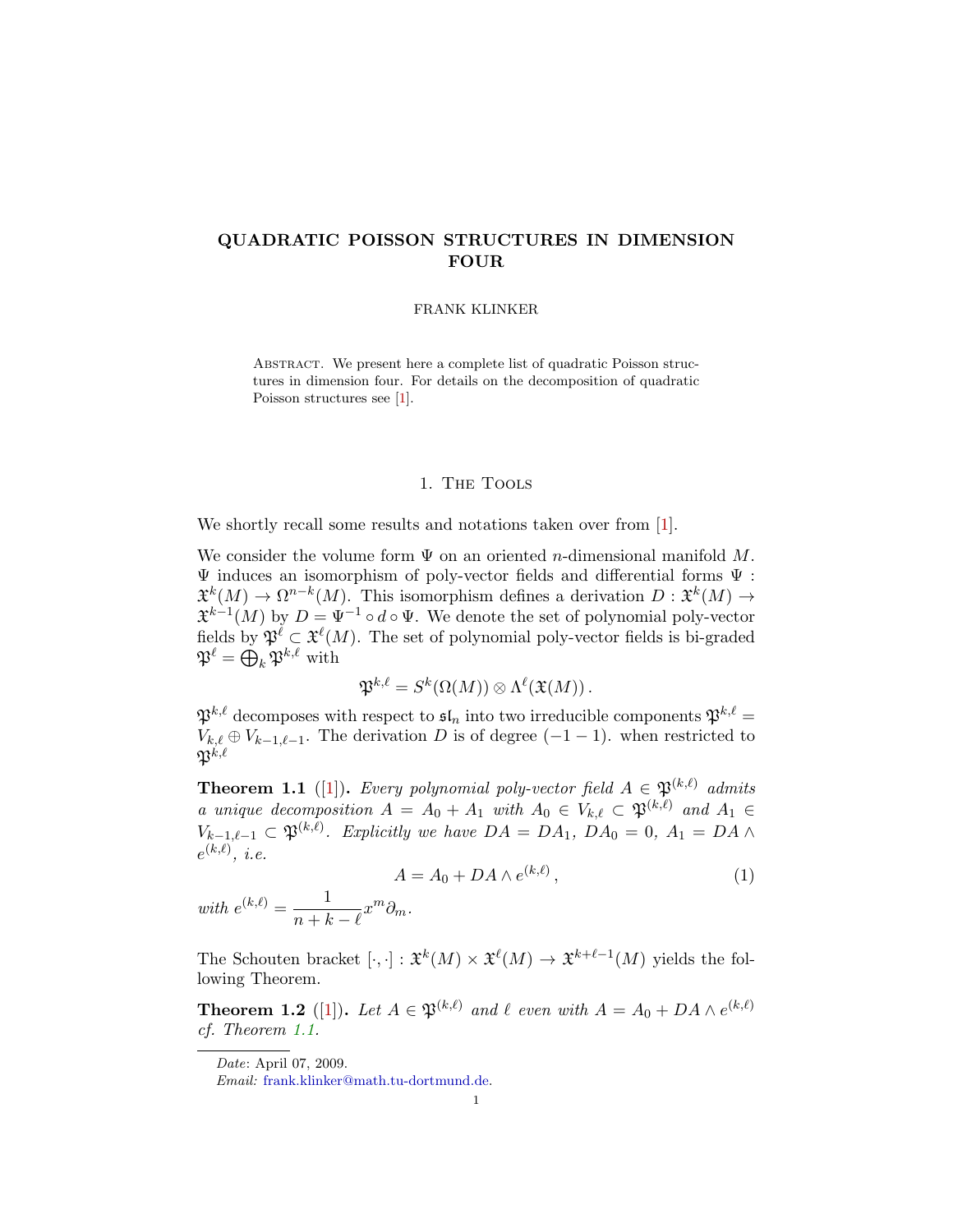(1) Suppose  $k \neq \ell$ . Then  $[A, A] = 0$  if and only if

$$
[A_0, A_0] = \frac{2(\ell - k)}{n + k - \ell} DA \wedge A_0.
$$
 (2)

(2) For 
$$
k = \ell
$$
 we have  $[A, A] = 0$  if and only if

$$
[A_0, A_0] = [DA, A_0] = 0.
$$
 (3)

In dimension four we deal with quadratic bi-vectors and their trace given by linear vector fields. A Poisson structure  $\Pi$  is described by a pair  $(\Pi_{\theta}, A)$ where  $\Pi_{\theta}$  is a trace free Poisson structure and A is linear vector field that is compatible with  $\Pi_{\theta}$  in the way that  $L_A \Pi_{\theta} = [A, \Pi_{\theta}] = 0$  holds, see Theorem [1.2.](#page-0-1) The linear vector field encodes the trace of Π and so is trace free, i.e.  $A \in \mathfrak{sl}_4$ . Furthermore, because  $\Pi_\theta$  is trace free there exists a cubic tri-vector field L such that  $\Pi_{\theta} = DL$ . If we consider the isomorphism  $\Psi: \mathfrak{X}^k(M) \to \Omega^{n-k}(M)$  we may write  $L = \Psi^{-1}\theta$  with a cubic one-form  $\theta$ . The trace free bi-vector is then given by  $\Pi_{\theta} = \Psi^{-1} d\theta$ . This explains the notation for the trace free part of Π. The compatibility condition may be reformulated by

$$
[A, \Pi_{\theta}] = D(A \wedge \Pi_{\theta}) = \Psi^{-1} \circ d \circ \Psi(A \wedge \Pi_{\theta}) = \Psi^{-1} \circ d \circ \iota_A \circ \iota_{\Pi_{\theta}} \Psi
$$
  
=  $\Psi^{-1} \circ d \circ \iota_A d\theta = \Psi^{-1}(-\iota_A \circ d^2\theta + L_A d\theta) = \Psi^{-1} \circ L_A d\theta$  (4)  
=  $\Psi^{-1} \circ dL_A \theta = \Pi_{L_A \theta}$ 

and, therefore, reads as

(i)  $L_A\theta = 0$ .

The Poisson condition on  $\Pi_{\theta}$  translates to  $\theta$  in the following way. The commutator of  $\Pi_{\theta}$  with itself is a tri-vector field and via  $\Psi$  a one-form. We look at its components

$$
(\Psi \circ [\Pi_{\theta}, \Pi_{\theta}])_m = (\Psi \circ D(\Pi_{\theta} \wedge \Pi_{\theta}))_m = \partial_m \Psi(\Pi_{\theta} \wedge \Pi_{\theta}).
$$

The function  $\Psi(\Pi_{\theta} \wedge \Pi_{\theta})$  that is the only coefficient in  $d\theta \wedge d\theta$  is a homogeneous bi-quadratic polynomial. Its derivative vanishes if and only if it vanishes itself. So the Poisson condition on  $\Pi_{\theta}$  can be written as

(ii) 
$$
d\theta \wedge d\theta = 0
$$
.

To characterize all quadratic Poisson structures in four dimensions we have to look for pairs of one-forms  $\theta$  with cubic coefficients and trace free matrices A such that (i) and (ii) are fulfilled. We write  $\Pi_{\theta,A}$  for the resulting Poisson structure. We call a one-form and a matrix compatible if they obey condition (i). This is a linear condition on the coefficients of the one-form. Because of Remark [1.3](#page-2-0) below – which is an easy consequence of the compatibility of the wedge product and the Schouten bracket –, the compatibility of  $\Psi$  with linear diffeomorphisms, as well as (i) and (ii), we may restrict ourselves to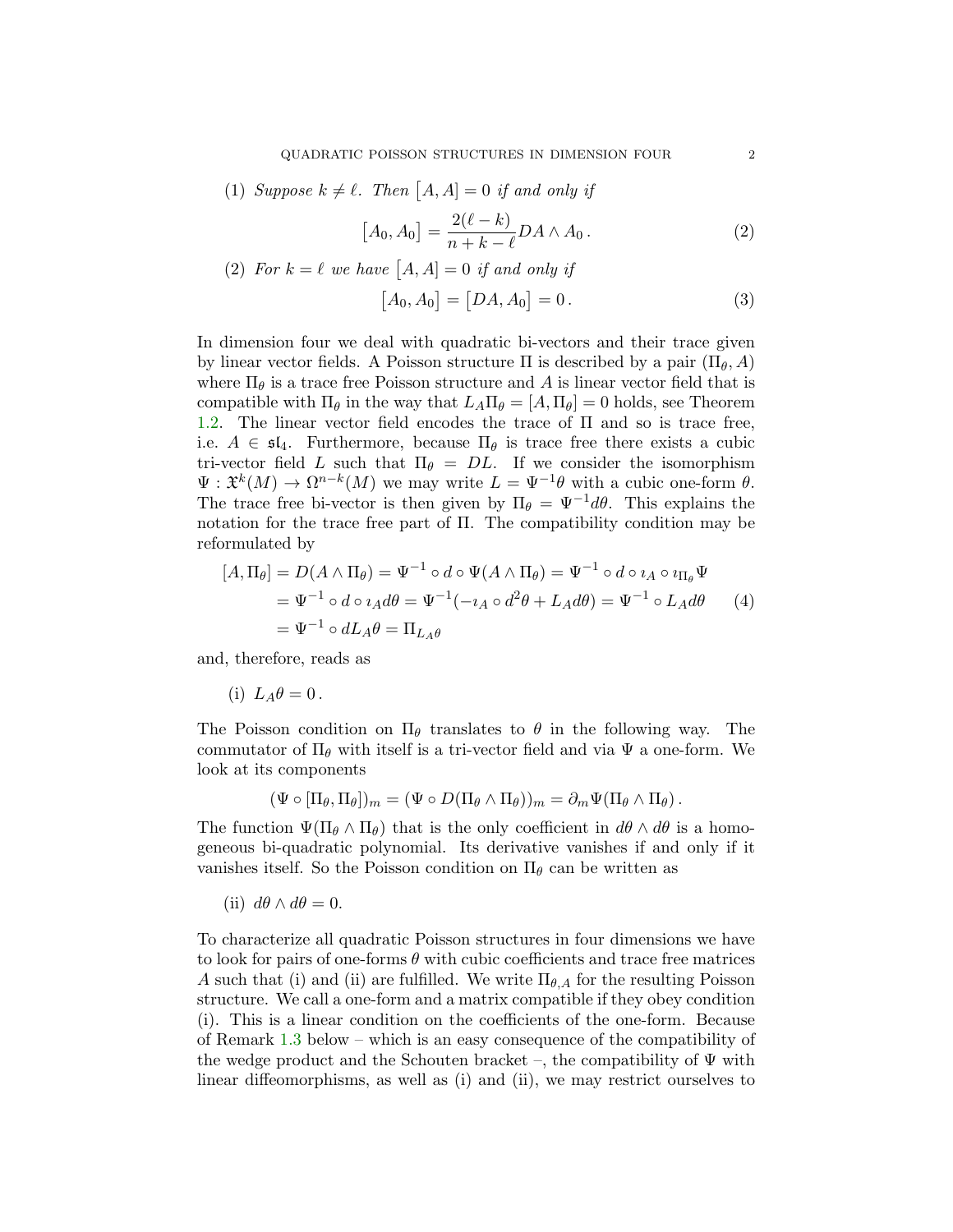matrices A that are in Jordan form. Condition (ii) is non-linear and yields algebraic relations of degree two for the coefficients.

<span id="page-2-0"></span>**Remark 1.3** ([\[1\]](#page-24-0)).  $\Pi_{\theta,A}$  and  $\Pi_{\eta,B}$  are Poisson isomorphic if and only if there is a linear isomorphism  $L$  such that

$$
\eta = \det L L^* \theta
$$
, and  $B = L A L^{-1}$ .

For the explicit calculations in (i) we expand the cubic one-form in the form  $\theta = \theta_k dx^k$  and

<span id="page-2-1"></span>
$$
\theta_k = \sum_{0 \le m \le n \le o \le 3} \theta_{k;mno} x^m x^n x^o \tag{5}
$$

with  $(x^0, x^1, x^2, x^3) := (t, x, y, z)$ . For  $A \in \mathfrak{sl}_4$  we have

<span id="page-2-2"></span>
$$
L_A \theta_k = A^i{}_k \theta_i + A^i{}_j x^j \frac{\partial \theta_k}{\partial x^i} \tag{6}
$$

and  $L_A\theta = 0$  is a system on the 80 coefficients  $\theta_{k;mno}$ . We write the coefficients of the one-forms as vectors in the basis of the cubic polynomials as given in  $(5)$ . In view of  $(6)$  and the restriction to the Jordan form of the matrix  $A$  we only need the following vectors:

$$
(\theta_k, t\partial_t\theta_k, x\partial_x\theta_k, y\partial_y\theta_k, z\partial_z\theta_k, t\partial_x\theta_k, x\partial_y\theta_k, y\partial_z\theta_k, x\partial_t\theta_k, z\partial_y\theta_k) =
$$

|  |                                | $(\theta_{k;012} \ \theta_{k;012} \ \theta_{k;012} \ \theta_{k;012} \ \theta_{k;012} \quad 0 \quad 2\theta_{k;112} 2\theta_{k;220} \ \theta_{k;013} 2\theta_{k;002} \quad 0$ |                                            |                     |              |                   |
|--|--------------------------------|------------------------------------------------------------------------------------------------------------------------------------------------------------------------------|--------------------------------------------|---------------------|--------------|-------------------|
|  |                                | $\theta_{k;013}$ $\theta_{k;013}$ $\theta_{k;013}$ 0 $\theta_{k;013}$ $2\theta_{k;113}$ $\theta_{k;023}$ 0 $2\theta_{k;003}$ $\theta_{k;012}$                                |                                            |                     |              |                   |
|  |                                | $\theta_{k;023}$ $\theta_{k;023}$ 0 $\theta_{k;023}$ $\theta_{k;023}$ $\theta_{k;123}$ 0 $2\theta_{k;330}$ 0 $2\theta_{k;220}$                                               |                                            |                     |              |                   |
|  |                                | $\theta_{k;123}$ 0 $\theta_{k;123}$ $\theta_{k;123}$ $\theta_{k;123}$ 0 $2\theta_{k;223}$ $2\theta_{k;331}$ $\theta_{k;023}$ $2\theta_{k;221}$                               |                                            |                     |              |                   |
|  |                                | $\theta_{k;001}$ $2\theta_{k;001}$ $\theta_{k;001}$ 0 0 $2\theta_{k;110}$ $\theta_{k;002}$ 0 $3\theta_{k;000}$ 0                                                             |                                            |                     |              |                   |
|  |                                | $\theta_{k;002}$ 2 $\theta_{k;002}$ 0 $\theta_{k;002}$ 0 $\theta_{k;012}$ 0 $\theta_{k;003}$                                                                                 |                                            |                     |              | $0 \qquad 0$      |
|  |                                | $\theta_{k;003}$ 2 $\theta_{k;003}$ 0 0 $\theta_{k;003}$ $\theta_{k;013}$ 0 0 0 $\theta_{k;002}$                                                                             |                                            |                     |              |                   |
|  |                                | $\theta_{k;110}$ $\theta_{k;110}$ $2\theta_{k;110}$ 0 0 $3\theta_{k;111}$ $\theta_{k;012}$ 0 $2\theta_{k;001}$                                                               |                                            |                     |              | $\overline{0}$    |
|  |                                | $\theta_{k;112}$ 0 $2\theta_{k;112}$ $\theta_{k;112}$ 0 0 $2\theta_{k;221}$ $\theta_{k;113}$ $\theta_{k;012}$ 0                                                              |                                            |                     |              |                   |
|  |                                | $\theta_{k;113}$ 0 $2\theta_{k;113}$ 0 $\theta_{k;113}$ 0 $\theta_{k;123}$ 0 $\theta_{k;013}$ $\theta_{k;112}$                                                               |                                            |                     |              |                   |
|  |                                | $\theta_{k;220}$ $\theta_{k;220}$ 0 $2\theta_{k;220}$ 0 $\theta_{k;221}$ 0 $\theta_{k;023}$ 0                                                                                |                                            |                     |              | $\overline{0}$    |
|  |                                | $\theta_{k;221}$ 0 $\theta_{k;221}$ $2\theta_{k;221}$ 0 0 $3\theta_{k;222}$ $\theta_{k;123}$ $\theta_{k;220}$ 0                                                              |                                            |                     |              |                   |
|  |                                | $\theta_{k;223}$ 0 0 $2\theta_{k;223}$ $\theta_{k;223}$ 0 0 $2\theta_{k;332}$ 0 $3\theta_{k;222}$                                                                            |                                            |                     |              |                   |
|  |                                | $\theta_{k;330}$ $\theta_{k;330}$ 0 0 $2\theta_{k;330}$ $\theta_{k;331}$ 0 0 0 $\theta_{k;023}$                                                                              |                                            |                     |              |                   |
|  |                                | $\theta_{k;331}$ 0 $\theta_{k;331}$ 0 $2\theta_{k;331}$ 0 $\theta_{k;332}$ 0 $\theta_{k;330}$ $\theta_{k;123}$                                                               |                                            |                     |              |                   |
|  |                                | $\theta_{k;332}$ 0 0 $\theta_{k;332}$ $2\theta_{k;332}$ 0 0                                                                                                                  |                                            | $3\theta_{k;333}$ 0 |              | $2\theta_{k;223}$ |
|  |                                | $\theta_{k;000}$ 3 $\theta_{k;000}$ 0 0 0 $\theta_{k;001}$ 0                                                                                                                 |                                            |                     | $0 \qquad 0$ | $\overline{0}$    |
|  |                                | $\theta_{k;111}$ 0 $3\theta_{k;111}$ 0 0 0 $\theta_{k;112}$ 0 $\theta_{k;110}$ 0                                                                                             |                                            |                     |              |                   |
|  |                                | $\theta_{k;222}$ 0 0 $3\theta_{k;222}$ 0 0 0 $\theta_{k;223}$ 0 0                                                                                                            |                                            |                     |              |                   |
|  | $\lambda \theta_{k;333}$ 0 0 0 |                                                                                                                                                                              | $3\theta_{k;333}$ 0 0 0 0 $\theta_{k;332}$ |                     |              |                   |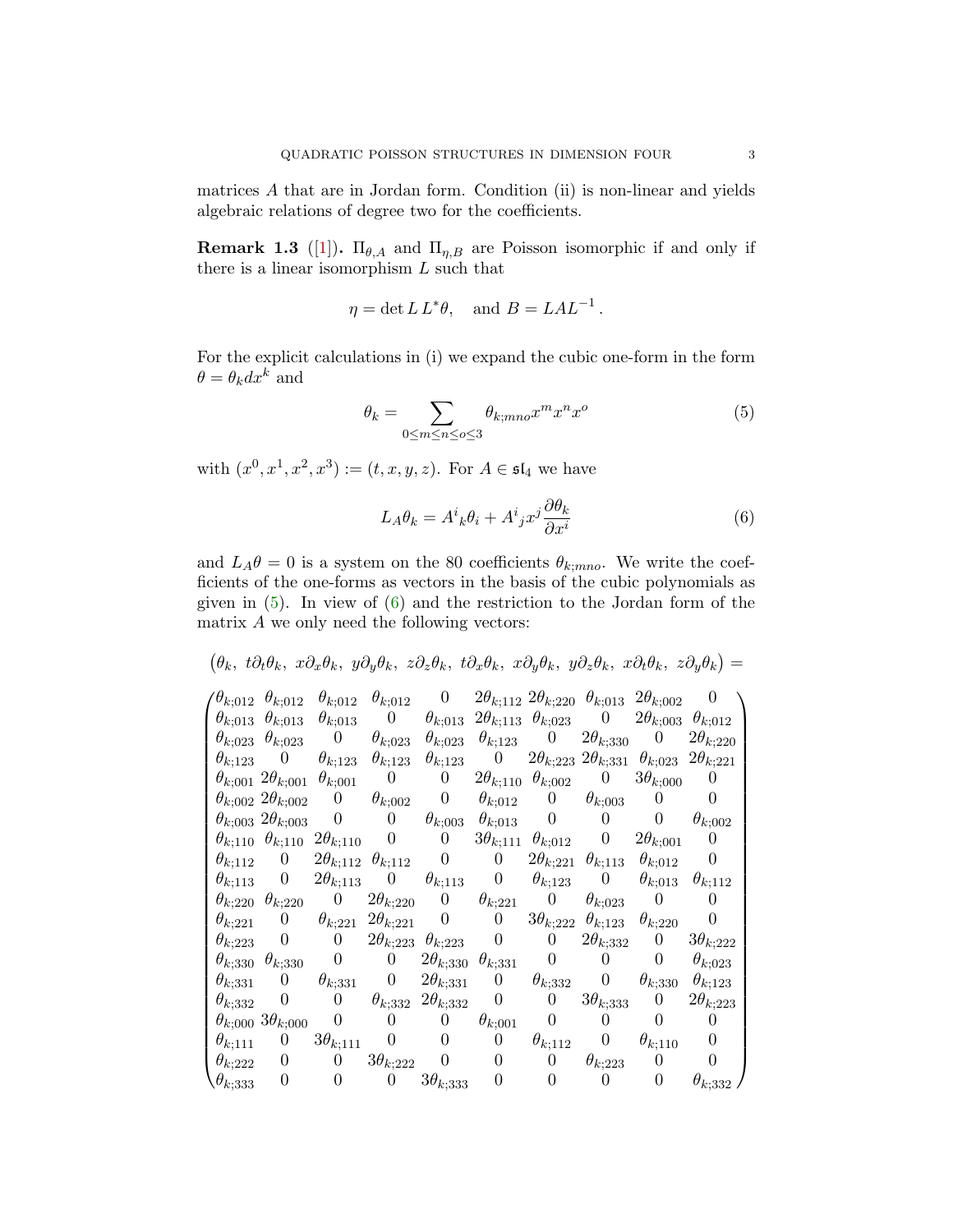#### 2. The List

We use the notations developed above and examine the different possibilities of the Jordan form of the matrix A. We list the compatible one-forms, i.e. the one-forms that obey (i). In most cases we furthermore give the algebraic relation for the coefficients, see condition (ii). For special solutions we write down the Poisson structure associated to the one-form. After all we have to distinguish 43 different cases.

$$
[\mathbf{A}]: A = \begin{pmatrix} a & & \\ & b & \\ & & c & \\ & & & d \end{pmatrix} \text{ with } a + b + c + d = 0:
$$

 $[A.1]: a, b, c, d$  nonzero

 $[A.1.1]: |a|, |b|, |c|, |d|$  distinct and nonzero

We have to consider two subcases

[A.1.1.1]: |a|, |b|, |c|, |d| distinct, nonzero, and no further coefficient in  $L_A\theta$ vanishes.

In this case the only one-form compatible with A is

$$
\Theta_A = \vartheta_0 xyz dt + \vartheta_1 t y z dx + \vartheta_2 t x z dy + \vartheta_3 t x y dz \tag{7}
$$

This one-form also obeys  $d\Theta_{\bf A} \wedge d\Theta_{\bf A} = 0$  such that  $\Pi_{\bf A} := \Pi_{\Theta_{\bf A}}$  is a quadratic Poisson structure, explicitly

$$
\Pi_{\mathbf{A}} = \vartheta_{23}tx \, \partial_t \wedge \partial_x + \vartheta_{31}ty \, \partial_t \wedge \partial_y + \vartheta_{12}tz \, \partial_t \wedge \partial_z + \vartheta_{03}xy \, \partial_x \wedge \partial_y + \vartheta_{20}xz \, \partial_x \wedge \partial_z + \vartheta_{01}yz \, \partial_y \wedge \partial_z
$$

with  $\vartheta_{ij} := \vartheta_j - \vartheta_i$ . In particular, only the coefficients  $\Pi_{ij}^{ij}$  are present.

[**A.1.1.2**]:  $|a|, |b|, |c|, |d|$  distinct, nonzero, and  $b = -3a$ .

This is the exceptional case where at least one more coefficient in  $L_A\theta$  vanishes although all entries in A have different absolute values. This coefficient is of the type  $(3a + b)$ . Because the problem is symmetric in a, b, c, d this is the only possibility. We write  $A = a \cdot diag(1, -3, k, 2 - k)$ . To stay in the case of nonzero eigenvalues of distinct absolute values we have to exclude  $k = \pm 1, \pm 3, 5, 0, 2.$ 

We have to consider two subcases.

$$
[\mathbf{A.1.1.2. a}]: k \neq -\frac{1}{3}, \frac{7}{3}, -7, 9
$$

In this subcase the one-form compatible with  $A$  is given by

$$
\theta = \Theta_{\mathbf{A}} + t^2 (\alpha x \, dt + \hat{\alpha} t \, dx) \tag{8}
$$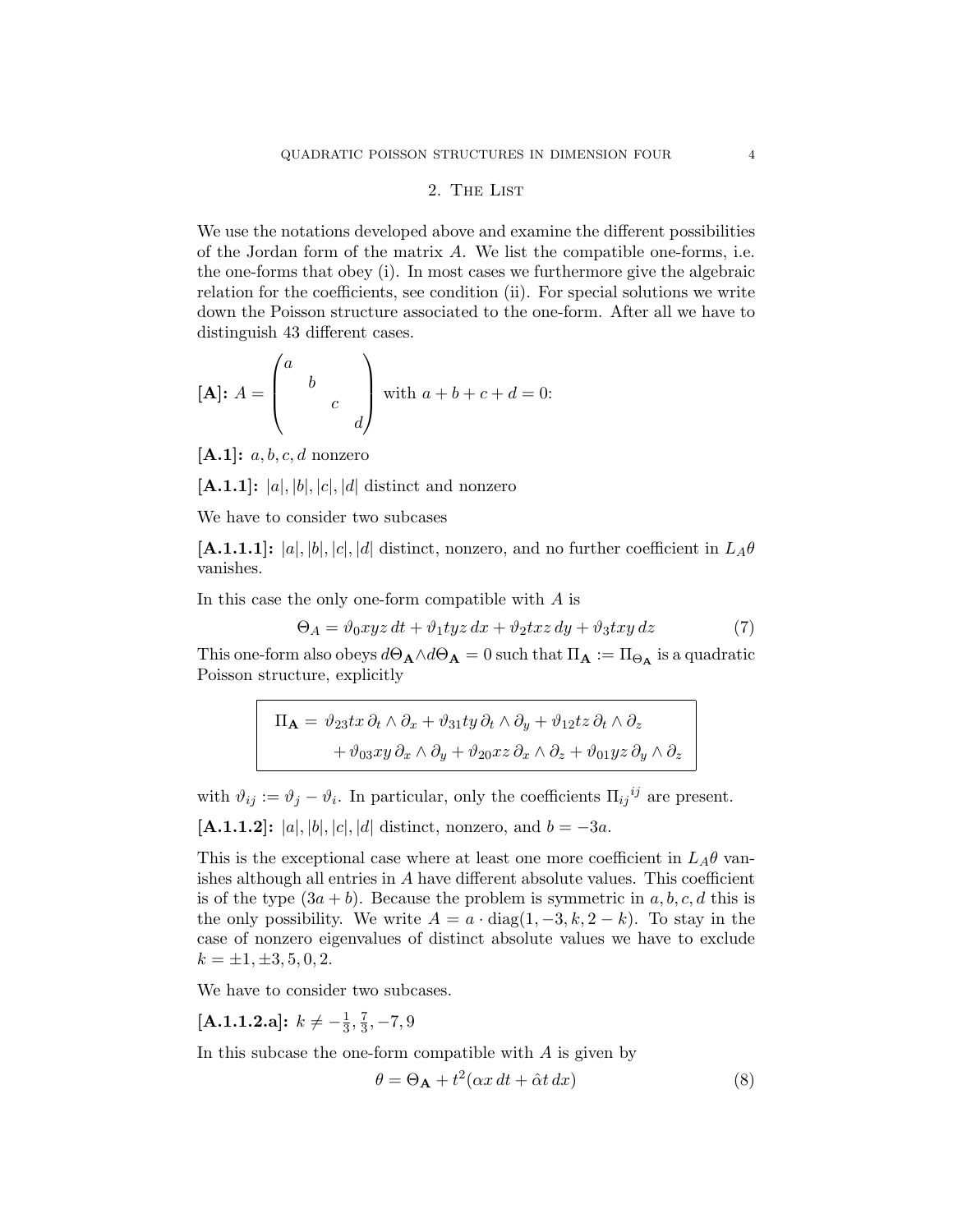With  $d\theta = d\Theta_{\mathbf{A}} + (3\hat{\alpha} - \alpha)t^2 dt \wedge dx$  condition (ii) yields

$$
(3\hat{\alpha} - \alpha)\vartheta_{23} = 0.
$$

and the two possibilities are

- $3\hat{\alpha} = \alpha$  and  $\boxed{\Pi_{\theta} = \Pi_{\mathbf{A}}}$ .
- $\vartheta_{23} = 0$ , i.e.  $\vartheta_2 = \vartheta_3$  and

$$
\Pi_{\theta} = \vartheta_{21} t (y \, \partial_t \wedge \partial_y - z \, \partial_t \wedge \partial_z) + \vartheta_{02} x (y \, \partial_x \wedge \partial_y - z \, \partial_x \wedge \partial_z) \n+ (\underline{\alpha} t^2 + \vartheta_{01} y z) \, \partial_y \wedge \partial_z
$$

with  $\underline{\alpha} := 3\hat{\alpha} - \alpha$ .

$$
[\mathbf{A.1.1.2.b}]: k \in \{-\frac{1}{3}, \frac{7}{3}, -7, 9\}
$$

These cases are the same up to renaming the variables, so we choose  $k = 9$ . In this case the one-form compatible with  $A = a \cdot diag(1, -3, 9, -7)$  is given by

$$
\theta = \Theta_{\mathbf{A}} + t^2(\alpha x \, dt + \hat{\alpha} t \, dx) + x^2(\beta y dx + \hat{\beta} x \, dy) \tag{9}
$$

The quadratic relations that single out the Poisson structures are given by

$$
(3\hat{\alpha} - \alpha)\vartheta_{23} = (3\hat{\beta} - \beta)\vartheta_{30} = 0.
$$
 (10)

We assume  $\vartheta_{23} = \vartheta_{30} = 0$ , i.e.  $\vartheta_3 = \vartheta_2 = \vartheta_0$ . With  $\underline{\alpha} := 3\hat{\alpha} - \alpha$  and  $\beta:=3\hat{\beta}-\beta$  this yields the Poisson structure

$$
\boxed{\Pi_\theta = \vartheta_{31} t y \, \partial_t \wedge \partial_y + (\underline{\beta} x^2 - \vartheta_{31} t z) \partial_t \wedge \partial_z + (\underline{\alpha} t^2 + \vartheta_{31} y z) \partial_y \wedge \partial_z}.
$$

[A.1.2]:  $a = b$  and  $|a|, |c|, |d|$  distinct and nonzero

[A.1.2.1]:  $a = b$  and |a|, |c|, |d| distinct and nonzero and no further entries in  $L_A\theta$  vanish.

The one-form compatible with  $A$  is given by

$$
\theta = \Theta_{\mathbf{A}} + yz(\alpha t \, dt + \hat{\alpha} x \, dx) + t^2(\beta z \, dy + \hat{\beta} y \, dz) + x^2(\gamma z \, dy + \hat{\gamma} y \, dz)
$$
 (11)

<span id="page-4-0"></span>To yield a Poisson structure the coefficients have to satisfy the following equations

$$
\beta(\hat{\alpha} - 2\hat{\gamma}) - \hat{\beta}(\hat{\alpha} - 2\gamma) - \alpha(\hat{\gamma} - \gamma) - 0
$$
  

$$
\vartheta_3(\alpha - 2\beta) - \vartheta_2(\alpha - 2\hat{\beta}) + (\vartheta_0 + \vartheta_1)(\beta - \hat{\beta}) = 0
$$
  

$$
\vartheta_3(\hat{\alpha} - 2\gamma) - \vartheta_2(\hat{\alpha} - 2\hat{\gamma}) - (\vartheta_0 + \vartheta_1)(\gamma - \hat{\gamma}) = 0
$$
\n(12)

Two sample Poisson structures are:

a.  $\beta = \hat{\beta}, \gamma = \hat{\gamma}$ , and  $\vartheta_{23} = 0$  with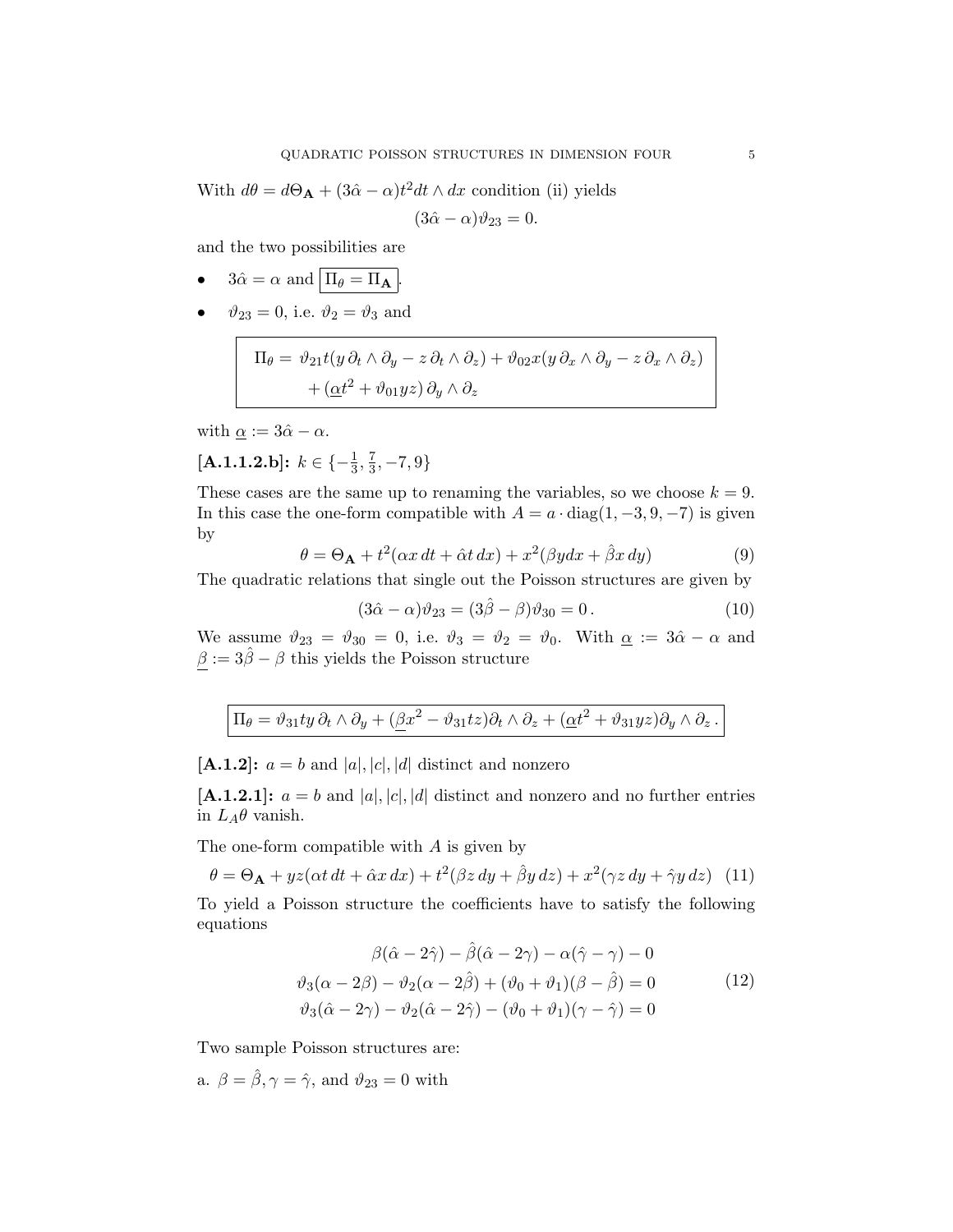$$
\Pi_{\theta} = \vartheta_{01} yz \, \partial_y \wedge \partial_z - (\vartheta_{02} x - \eta t) z \, \partial_x \wedge \partial_z + (\vartheta_{02} x - \eta t) y \, \partial_x \wedge \partial_y
$$

$$
+ (\vartheta_{12} t - \xi x) z \, \partial_t \wedge \partial_z - (\vartheta_{12} t - \xi x) y \, \partial_t \wedge \partial_y
$$

b.  $\vartheta_2 = \vartheta_3 = 0, \vartheta_0 = -\vartheta_1, \gamma = \beta, \hat{\gamma} = \hat{\beta}$  and  $\alpha = \hat{\alpha}$  with

$$
\Pi_{\theta} = 2\vartheta_1 y z \, \partial_y \wedge \partial_z + (t^2 + x^2)(\hat{\beta} - \beta)
$$

$$
-(\vartheta_1 x - \eta t) z \, \partial_x \wedge \partial_z + (\vartheta_1 x - \hat{\eta} t) y \, \partial_x \wedge \partial_y
$$

$$
-(\vartheta_1 t + \eta x) z \, \partial_t \wedge \partial_z + (\vartheta_1 t + \hat{\eta} x) y \, \partial_t \wedge \partial_y
$$

where  $\xi := \hat{\alpha} - 2\gamma$ ,  $\eta := \alpha - 2\beta$  and  $\hat{\eta} := \alpha - 2\hat{\beta}$ 

[A.1.2.2]:  $a = b$  and  $|a|, |c|, |d|$  distinct and nonzero and  $a = -3c$ 

As in case [A.1.1.2] the additional coefficient that may be zero is of the type  $a + 3c$ . The symmetry in the entries a and c (resp. d) is broken so that we also have to consider the case  $3a + c$ . But the vanishing of the latter would let the matrix be  $A = a \cdot diag(1, 1, -3, 1)$  which contradicts  $a \neq d$ . So we are really left w[i](#page-5-0)th  $a = -3c$  or  $A = c \cdot diag(-3, -3, 1, 5)$  with compatible one-form

$$
\theta = \Theta_{\mathbf{A}} + yz(\alpha t \, dt + \hat{\alpha} x \, dx) \n+ t^2(\beta z \, dy + \hat{\beta} y \, dz) + x^2(\gamma z \, dy + \hat{\gamma} y \, dz) \n+ y^2(\hat{\delta} y \, dt + \delta t \, dy) + y^2(\hat{\epsilon} y \, dx + \epsilon x \, dy)
$$
\n(13)

In addition to  $(12)$  condition  $(ii)$  yields

$$
(3\hat{\delta} - \delta)(2\hat{\gamma} - \hat{\alpha}) + (3\hat{\epsilon} - \epsilon)\vartheta_{30} = 0
$$
  

$$
(3\hat{\epsilon} - \epsilon)(2\hat{\beta} - \alpha) + (3\hat{\delta} - \delta)\vartheta_{31} = 0
$$
 (14)

We get a new solution for  $\hat{\beta} = \beta, \hat{\gamma} = \gamma, \vartheta_{32} = 0$ , and  $\xi = -\vartheta_{21}, \eta = -\vartheta_{20}$ as well as  $\underline{\epsilon} := \epsilon - 3\hat{\epsilon} = \delta - 3\hat{\delta} =: \underline{\delta}$  (see [A.1.2.1]):

$$
\Pi_{\theta} = \vartheta_{01} y z \, \partial_y \wedge \partial_z - (\vartheta_{02} (x - t) z + \underline{\delta} y^2) \partial_x \wedge \partial_z + \vartheta_{02} (x - t) y \, \partial_x \wedge \partial_y
$$

$$
+ (\vartheta_{12} (t - x) z + \underline{\delta} y^2) \partial_t \wedge \partial_z - \vartheta_{12} (t - x) y \, \partial_t \wedge \partial_y.
$$

[**A.1.3**]:  $a = -b \neq 0$ ,  $c = -d \neq 0$  and  $|a| \neq |c|$ 

[A.1.3.1]:  $a = -b \neq 0$ ,  $c = -d \neq 0$ ,  $|a| \neq |c|$  and no further entries in  $L_A\theta$ vanish.

<span id="page-5-0"></span><sup>&</sup>lt;sup>i</sup>This is  $k = -3$  or 5 in [A.1.1.2].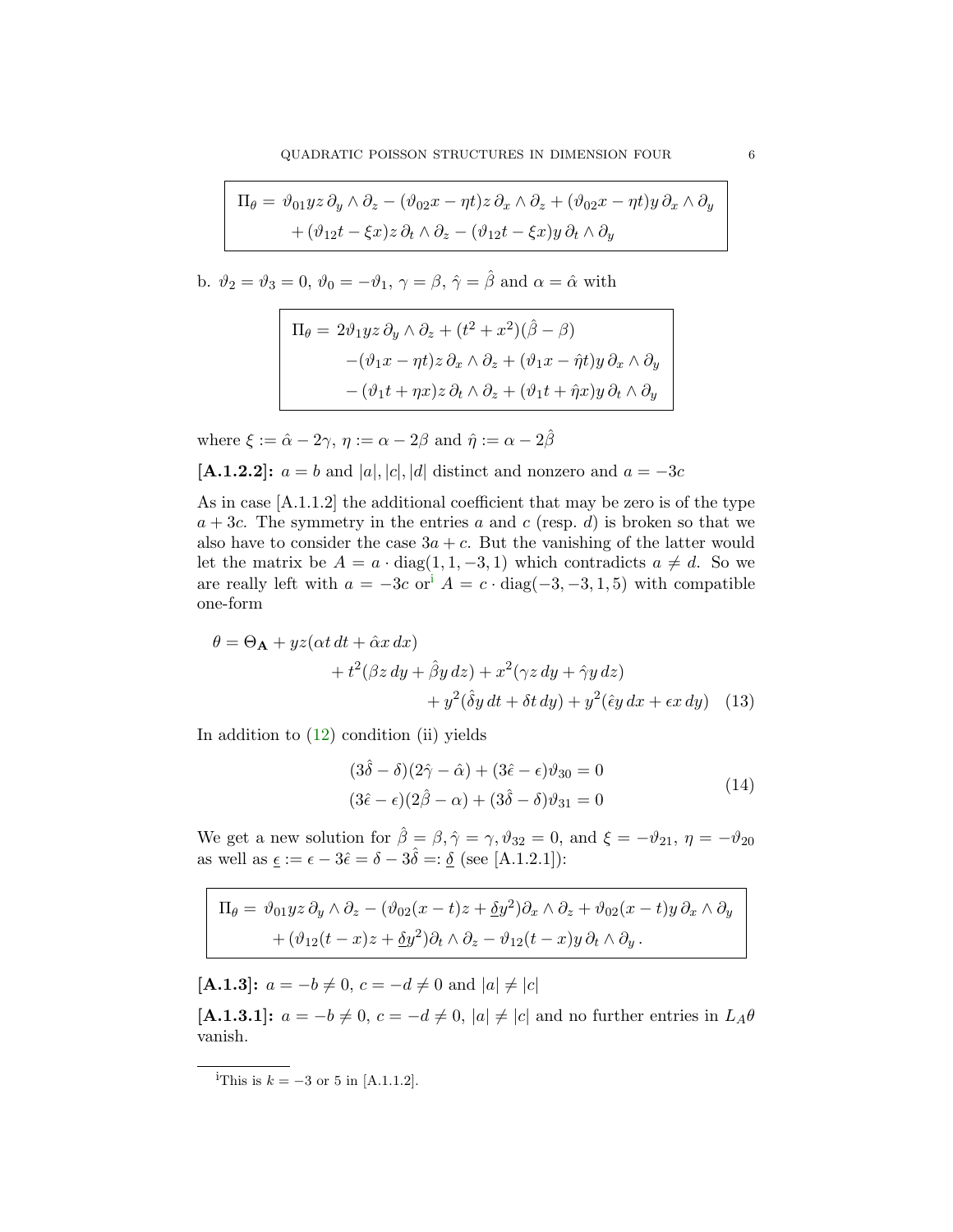The one-form compatible with  $A$  is given by

$$
\theta = \Theta_{\mathbf{A}} + xt(\alpha x \, dt + \hat{\alpha} t \, dx) + yz(\beta z \, dy + \hat{\beta} y \, dz) \tag{15}
$$

<span id="page-6-1"></span>and the relation that determines the Poisson structure is

$$
(\beta - \hat{\beta})(\alpha - \hat{\alpha}) = 0
$$
  
\n
$$
(\alpha - \hat{\alpha})\vartheta_{23} = 0
$$
  
\n
$$
(\beta - \hat{\beta})\vartheta_{01} = 0
$$
\n(16)

In this case we have two new solutions that are related by interchanging the connected pairs of variables  $(t, x) \leftrightarrow (y, z)$ . E.g.  $\beta - \hat{\beta} = \vartheta_{23} = 0$ :

$$
\Pi_{\theta} = \vartheta_{21} t (y \, \partial_t \wedge \partial_y - z \, \partial_t \wedge \partial_z) + \vartheta_{02} x (y \, \partial_x \wedge \partial_y - z \, \partial_x \wedge \partial_z) + (\vartheta_{01} y z + \check{\alpha} t x) \partial_y \wedge \partial_z
$$

with  $\check{\alpha} = 2(\alpha - \hat{\alpha}).$ 

$$
[A.1.3.2]:  $a = -b \neq 0, c = -d \neq 0, a = -3c$
$$

As before the remaining possibilities are symmetric to this one. The matrix is<sup>[ii](#page-6-0)</sup>  $A = c \cdot diag(-3, 3, 1, -1)$  and the compatible one-form

$$
\theta = \Theta_{\mathbf{A}} + xt(\alpha x dt + \hat{\alpha} t dx) + yz(\beta z dy + \hat{\beta} y dz) + y^2(\gamma y dt + \hat{\gamma} t dy) + z^2(\delta z dx + \hat{\delta} x dz)
$$
 (17)

There are contributions to [\(16\)](#page-6-1), namely

$$
(\hat{\gamma} - 3\gamma)\vartheta_{31} = (\hat{\delta} - 3\delta)\vartheta_{20} = (\hat{\delta} - 3\delta)(\hat{\gamma} - 3\gamma) = 0
$$

and new Poisson structures is given by

 $\beta-\hat{\beta}=\vartheta_{23}=0$  and  $\vartheta_{31}=\hat{\delta}-3\delta=0:$ 

$$
\Pi_{\theta}=(\vartheta_{30} xz+\underline{\gamma} y^2)\partial_x\wedge \partial_z+(\vartheta_{03} yz+\check\alpha x t)\partial_y\wedge \partial_z+\vartheta_{03} xy\,\partial_x\wedge \partial_y
$$

with  $\gamma = 3\gamma - \hat{\gamma}, \, \underline{\delta} = 3\delta - \hat{\delta}.$ 

A similar solution is obtained by choosing  $\beta - \hat{\beta} = \vartheta_{23} = 0$  and  $\vartheta_{20} =$  $\hat{\gamma}-3\gamma=0.$ <sup>[iii](#page-6-2)</sup>

$$
[A.1.4]:  $a = b = -c = -d \neq 0$ , i.e.  $A = a \cdot diag(1, 1, -1, -1)$
$$

<span id="page-6-2"></span><span id="page-6-0"></span> $i$ <sup>i</sup>This is  $k = -1$  or 3 in [A.1.1.2].

iiiThere was a mistake in an earlier version that led to an additional wrong solution. Thanks to Prof. Hasan Gümral for pointing that out.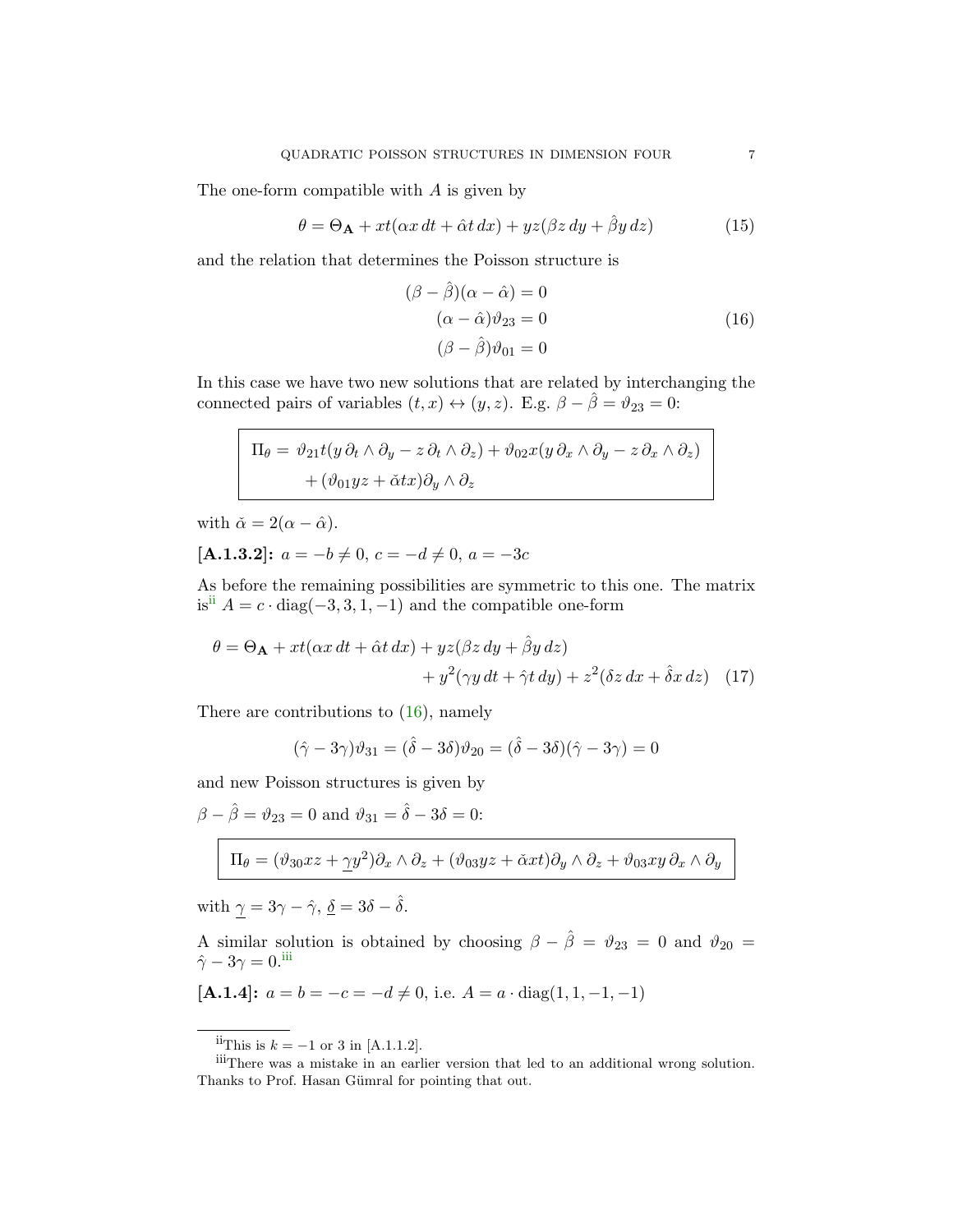The one-form compatible with  $A$  is given by

$$
\theta = \Theta_{\mathbf{A}} + yz(\alpha_1 t dt + \hat{\alpha}_1 x dx)
$$
  
+  $t^2(\beta_1 z dy + \hat{\beta}_1 y dz) + x^2(\gamma_1 z dy + \hat{\gamma}_1 y dz)$   
+  $tx(\alpha_2 y dy + \hat{\alpha}_2 z dz)$   
+  $y^2(\beta_2 x dt + \hat{\beta}_2 t dx) + z^2(\gamma_2 x dt + \hat{\gamma}_2 t dx)$   
+  $ty(\delta_1 y dt + \hat{\delta}_1 t dy) + tz(\delta_2 z dt + \hat{\delta}_2 t dz)$   
+  $xy(\delta_3 y dx + \hat{\delta}_3 x dy) + xz(\delta_4 z dx + \hat{\delta}_4 x dz)$  (18)

The Poisson structures are due to (ii) singled out by the following system on the coefficients:

$$
0 = 2(\delta_1 - \hat{\delta}_1)\vartheta_{13} + (\beta_1 - \hat{\beta}_1)(\beta_2 - \hat{\beta}_2) - (\alpha_1 - 2\hat{\beta}_1)(\alpha_2 - 2\hat{\beta}_2)
$$
  
\n
$$
0 = 2(\delta_2 - \hat{\delta}_2)\vartheta_{21} + (\beta_1 - \hat{\beta}_1)(\gamma_2 - \hat{\gamma}_2) + (\alpha_1 - 2\beta_1)(\hat{\alpha}_2 - 2\hat{\gamma}_2)
$$
  
\n
$$
0 = 2(\delta_3 - \hat{\delta}_3)\vartheta_{30} + (\gamma_1 - \hat{\gamma}_1)(\beta_2 - \hat{\beta}_2) + (\hat{\alpha}_1 - 2\hat{\gamma}_1)(\alpha_2 - 2\beta_2)
$$
  
\n
$$
0 = 2(\delta_4 - \hat{\delta}_4)\vartheta_{02} + (\gamma_1 - \hat{\gamma}_1)(\gamma_2 - \hat{\gamma}_2) - (\hat{\alpha}_1 - 2\gamma_1)(\hat{\alpha}_2 - 2\gamma_2)
$$
  
\n
$$
0 = (\beta_1 - \hat{\beta}_1)(\vartheta_1 + \vartheta_0) + (\alpha_1 - 2\hat{\beta}_1)\vartheta_2 - (\alpha_1 - 2\beta_1)\vartheta_3 + 2(\alpha_2 - 2\hat{\beta}_2)(\delta_2 - \hat{\delta}_2)
$$
  
\n
$$
- 2(\hat{\alpha}_2 - 2\hat{\gamma}_2)(\delta_1 - \hat{\delta}_1)
$$
  
\n
$$
0 = (\gamma_1 - \hat{\gamma}_1)(\vartheta_1 + \vartheta_0) - (\hat{\alpha}_1 - 2\hat{\gamma}_1)\vartheta_2 + (\hat{\alpha}_1 - 2\gamma_1)\vartheta_3 + 2(\hat{\alpha}_2 - 2\gamma_2)(\delta_3 - \hat{\delta}_3)
$$
  
\n
$$
- 2(\alpha_2 - 2\beta_2)(\delta_4 - \hat{\delta}_4)
$$
  
\n
$$
0 = (\beta_2 - \hat{\beta}_2)(\vartheta_3 + \vartheta_2) - (\alpha_2 - 2\hat{\beta}_2)\vartheta_0 + (\alpha_2 - 2\beta_2)\vartheta_1 + 2(\alpha_1 - 2\hat{\beta}_1)(\delta_3 - \hat{\delta}_3)
$$
  
\n
$$
- 2(\hat{\alpha}_1 - 2\hat{\gamma}_1)(\delta
$$

 $[A.1.5]$ :  $a = b = c = -\frac{1}{3}$  $\frac{1}{3}d \neq 0$ , i.e.<sup>[iv](#page-7-0)</sup>  $A = a \cdot diag(1, 1, 1, -3)$ 

<span id="page-7-0"></span>iv<sub>This</sub> is  $k = 1$  in [A.1.1.2].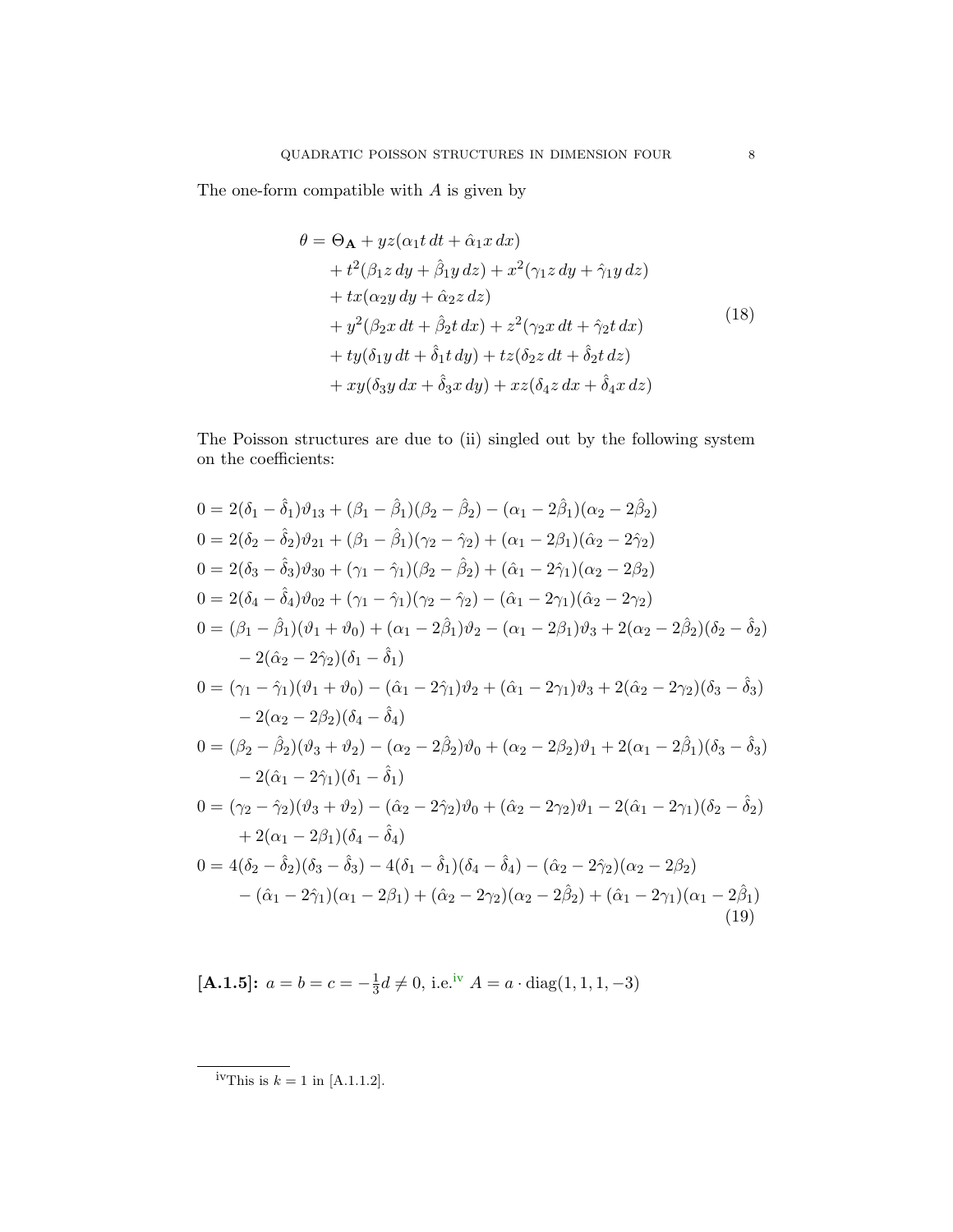The one-form compatible with  $A$  is given by

$$
\theta = \Theta_{\mathbf{A}} + yz(\alpha_1 t dt + \hat{\alpha}_1 x dx)
$$
  
+  $t^2(\beta_1 z dy + \hat{\beta}_1 y dz) + x^2(\gamma_1 z dy + \hat{\gamma}_1 y dz)$   
+  $xz(\alpha_2 t dt + \hat{\alpha}_2 y dy)$   
+  $t^2(\beta_2 z dx + \hat{\beta}_2 x dz) + y^2(\gamma_2 z dx + \hat{\gamma}_2 x dz)$  (20)  
+  $tz(\alpha_3 x dx + \hat{\alpha}_3 y dy)$   
+  $x^2(\beta_3 z dt + \hat{\beta}_3 t dz) + y^2(\gamma_3 z dt + \hat{\gamma}_3 t dz)$   
+  $t^2(\delta_1 z dt + \hat{\delta}_1 t dz) + x^2(\delta_2 z dx + \hat{\delta}_2 x dz) + y^2(\delta_3 z dy + \hat{\delta}_3 y dz)$ 

 $[A.2]$ : a, b, c nonzero and  $d = 0$ 

[A.2.1]:  $a, b, c$  distinct, nonzero and  $d = 0$ 

We do not have to consider the absolute values of the entries of A because of the trace condition.

[A.2.1.1]: a, b, c distinct, nonzero,  $d = 0$  and no further entry in  $L_A\theta$ vanishes.

In this case the compatible one-form is

$$
\theta = \Theta_{\mathbf{A}} + \hat{\vartheta} z^3 \, dz \tag{21}
$$

The Poisson structure is the same as in case [A.1.1.1], because  $d(z^3 dz) = 0$ .

[A.2.1.2]:  $a, b, c$  distinct, nonzero,  $d = 0$  and  $b = -3a$ ,

This is up to symmetry the only possibility for additional nonzero entries in  $L_A\theta$  and the only matrix obeying this condition is  $A = a \cdot diag(1, -3, 2, 0)$ . The compatible one-form is

$$
\theta = \Theta_{\mathbf{A}} + \hat{\vartheta} z^3 \, dz + t^2 (\alpha x \, dt + \hat{\alpha} t \, dx) \tag{22}
$$

The Poisson structure is the same as in [A.1.1.2.a].

 $[A.2.2]: a = b = -\frac{1}{2}$  $\frac{1}{2}c \neq 0 = d$ 

I.e.  $A = a \cdot diag(1, 1, -2, 0)$  with compatible one-form

$$
\theta = \Theta_{\mathbf{A}} + \hat{\vartheta} z^3 \, dz + yz(\alpha t \, dt + \hat{\alpha} x \, dx) + t^2(\beta z \, dy + \hat{\beta} y \, dz) + x^2(\gamma z \, dy + \hat{\gamma} y \, dz)
$$
\n(23)

the Poisson structure is the same as in [A.1.2.1].

[**A.3**]:  $a = -b \neq 0$  and  $c = d = 0$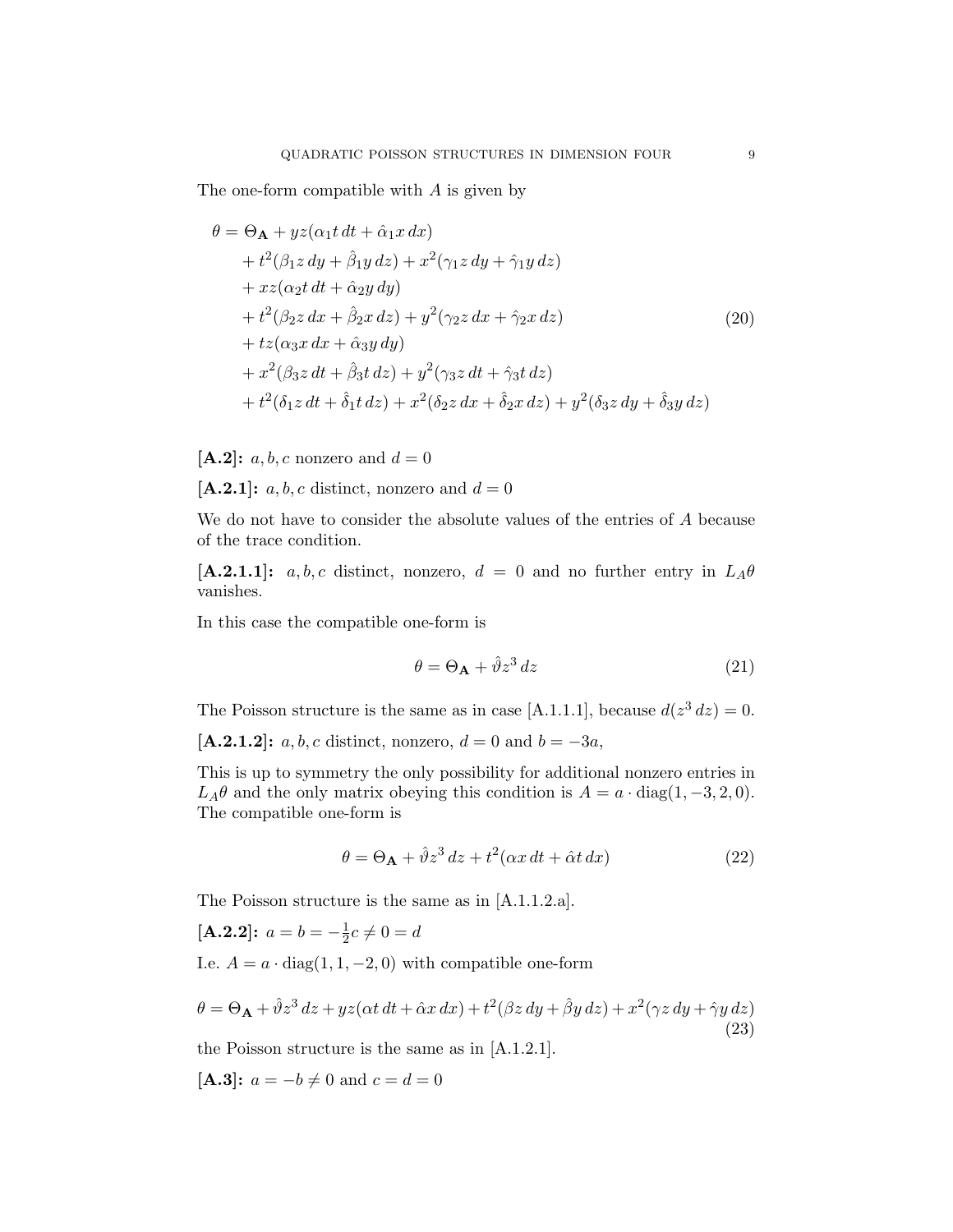I.e.  $A = a \cdot diag(1, -1, 0, 0)$  with compatible one-form

$$
\theta = \Theta_{\mathbf{A}} + \hat{\vartheta}_1 y^3 \, dy + \hat{\vartheta}_2 z^3 \, dz
$$
  
+  $tx(\alpha y \, dy + \hat{\alpha} z \, dz) + y^2(\beta_1 x \, dt + \hat{\beta}_1 t \, dx) + z^2(\beta_2 x \, dt + \hat{\beta}_2 t \, dx)$   
+  $yz(\delta_1 z \, dy + \hat{\delta}_1 y \, dz) + xt(\delta_2 x \, dt + \hat{\delta}_2 t \, dx)$   
+  $y^2(\epsilon_1 z \, dy + \hat{\epsilon}_1 y \, dz) + z^2(\hat{\epsilon}_2 z \, dy + \epsilon_2 y \, dz)$  (24)

Condition (ii) is equivalent to

$$
2(\beta_1 \hat{\beta}_2 - \hat{\beta}_1 \beta_2) + \alpha(\beta_2 - \hat{\beta}_2) - \hat{\alpha}(\beta_1 - \hat{\beta}_1) = 0
$$
  
\n
$$
\vartheta_1(\alpha - 2\beta_1) - \vartheta_0(\alpha - 2\hat{\beta}_1) + (\vartheta_2 + \vartheta_3)(\beta_1 - \hat{\beta}_1) + (\delta_2 + \hat{\delta}_2)(\beta_1 - \hat{\beta}_1) = 0
$$
  
\n
$$
\vartheta_1(\alpha - 2\beta_2) - \vartheta_0(\alpha - 2\hat{\beta}_2) + (\vartheta_2 + \vartheta_3)(\beta_2 - \hat{\beta}_2) + (\delta_2 + \hat{\delta}_2)(\beta_2 - \hat{\beta}_2) = 0
$$
  
\n
$$
(\epsilon_1 - 3\hat{\epsilon}_1)(\vartheta_0 - \vartheta_1) + 2(\delta_1 - \hat{\delta}_1)(\beta_1 - \hat{\beta}_1) = 0
$$
  
\n
$$
(\epsilon_2 - 3\hat{\epsilon}_2)(\vartheta_0 - \vartheta_1) - 2(\delta_1 - \hat{\delta}_1)(\beta_2 - \hat{\beta}_2) = 0
$$
  
\n
$$
(\epsilon_1 - 3\hat{\epsilon}_1)(\beta_2 - \hat{\beta}_2) - (\epsilon_2 - 3\hat{\epsilon}_2)(\beta_1 - \hat{\beta}_1) + 2(\delta_1 - \hat{\delta}_1)(\vartheta_0 - \vartheta_1) = 0
$$
  
\n
$$
(\epsilon_1 - 3\hat{\epsilon}_1)(\beta_1 - \hat{\beta}_1) = 0
$$
  
\n
$$
(\epsilon_2 - 3\hat{\epsilon}_2)(\beta_2 - \hat{\beta}_2) = 0
$$
  
\n
$$
(\epsilon_2 - 3\hat{\epsilon}_2)(\beta_2 - \hat{\beta}_2) = 0
$$
  
\n(25)

Two solution with associated Poisson structures are given by

a.  $\beta_1 = \hat{\beta}_1$ ,  $\beta_2 = \hat{\beta}_2$  and  $\vartheta_1 = \vartheta_0$  with

$$
\Pi_{\theta} = ((\vartheta_{23} + \check{\delta}_{2})xt + 2\check{\delta}_{1}yz - \underline{\epsilon_{1}}y^{2} + \underline{\epsilon_{2}}z^{2})\partial_{t} \wedge \partial_{x}
$$

$$
+ ((\vartheta_{12} + \delta_{2})z + \eta y)(t\partial_{t} \wedge \partial_{z} - x\partial_{x} \wedge \partial_{z})
$$

$$
+ ((\vartheta_{13} + \hat{\delta}_{2})y + \xi z)(x\partial_{x} \wedge \partial_{y} - t\partial_{t} \wedge \partial_{y})
$$

b.  $\vartheta_2 = -\vartheta_3$ ,  $\delta_2 = -\hat{\delta}_2$ ,  $\alpha = \hat{\alpha}$ ,  $\beta_1 = \beta_2$ ,  $\hat{\beta}_1 = \hat{\beta}_2$  and  $\vartheta_0 = \vartheta_1 = \check{\delta}_1 = \underline{\epsilon_1} =$  $\epsilon_2 = 0$ 

$$
\Pi_{\theta} = \check{\beta}_{1}(y^{2} + z^{2})\partial_{y} \wedge \partial_{z} - 2(\vartheta_{2} + \delta_{2})xt \partial_{t} \wedge \partial_{x}
$$
  
+
$$
((\vartheta_{2} + \delta_{2})y + \hat{\eta}z)t\partial_{t} \wedge \partial_{y} + ((\vartheta_{2} + \delta_{2})z + \hat{\eta}y)t\partial_{t} \wedge \partial_{z}
$$
  
-
$$
((\vartheta_{2} + \delta_{2})y + \eta z)x\partial_{x} \wedge \partial_{y} - ((\vartheta_{2} + \delta_{2})z + \eta y)x\partial_{x} \wedge \partial_{z}
$$

with  $\check{\beta}_1 := \hat{\beta}_1 - \beta_1$ ,  $\check{\delta}_i := \hat{\delta}_i - \delta_i$ ,  $\epsilon_i := \epsilon_i - 3\hat{\epsilon}_i$ ,  $\eta := \alpha - 2\beta_1$ ,  $\xi := \hat{\alpha} - 2\beta_2$ , and  $\hat{\eta} := \alpha - 2\hat{\beta}_1$ .

$$
[A.4]: a = b = c = d = 0
$$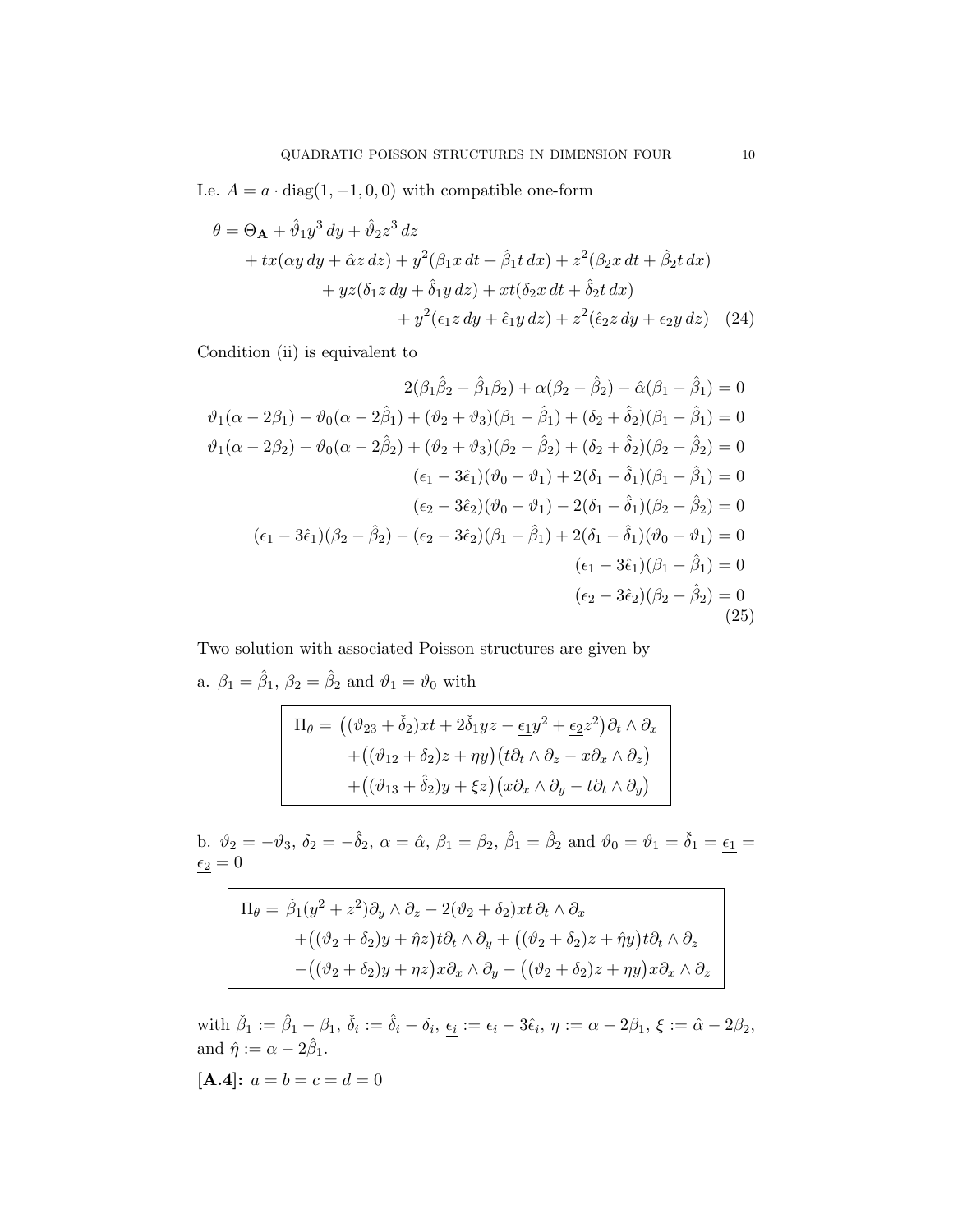The compatibility condition is empty in this case. This means that all oneforms are compatible with  $A = 0$ .

$$
[\mathbf{B}]: A = \begin{pmatrix} a & 1 \\ & a \\ & & b \\ & & c \end{pmatrix} \text{ with } b + c = -2a
$$

This is the case of one Jordan block of size 2. The coefficients that belong to the variables  $t$  and  $x$  are coupled and the symmetry, which could be seen in [A], is broken.

 $[B.1]: a, b, c$  nonzero

 $[B.1.1]: a, b, c$  distinct and nonzero

[B.1.1.1]:  $a, b, c$  distinct, nonzero and  $a \neq -3b$  and  $a \neq -3c$ 

This is the case where no further coefficient that involve  $a, b, c$  in the Lie derivative vanishes. The compatible one-form is given by

$$
\Theta_{\mathbf{B}} = \vartheta_0 t y z dt + \vartheta_1 y z (x dt - t dx) + t^2 (\vartheta_2 z dy + \hat{\vartheta}_2 y dz)
$$
 (26)

The derivative of this one-form is

$$
d\Theta_{\mathbf{B}} = \vartheta_1 z (t dx \wedge dy - y dt \wedge dx - x dt \wedge dy)
$$
  
+  $\vartheta_1 y (t dx \wedge dz - z dt \wedge dx - x dt \wedge dz)$   
+  $(\hat{\vartheta}_2 - \vartheta_2) t^2 dy \wedge dz + (2\vartheta_2 - \vartheta_0) tz dt \wedge dy + (2\hat{\vartheta}_2 - \vartheta_0) ty dt \wedge dz$ 

obeys  $d\Theta_{\mathbf{B}} \wedge d\Theta_{\mathbf{B}} = 0$ , and the associated Poisson structure is

$$
\Pi_{\mathbf{B}} = \vartheta_1 z (t \partial_t \wedge \partial_z - y \partial_y \wedge \partial_z + x \partial_x \wedge \partial_z) \n- \vartheta_1 y (t \partial_t \wedge \partial_y + z \partial_y \wedge \partial_z + x \partial_x \wedge \partial_y) \n+ (\vartheta_2 - \vartheta_2) t^2 \partial_t \wedge \partial_x - (2 \vartheta_2 - \vartheta_0) t z \partial_x \wedge \partial_z + (2 \vartheta_2 - \vartheta_0) t y \partial_x \wedge \partial_y
$$

[B.1.1.2]:  $a, b, c$  distinct, nonzero and  $a = -3b$ 

This is – up to symmetry – the only case where one more coefficient in  $L_A\theta$ vanishes this gives two more solutions, namely

$$
\theta = \Theta_{\mathbf{B}} + y^2 (\alpha y \, dt + \hat{\alpha} t \, dy) \tag{27}
$$

Condition (ii) translates into

$$
(3\alpha - \hat{\alpha})\vartheta_1 = 0\tag{28}
$$

and we get a new Poisson structure, different from [B.1.1.1], for  $\vartheta_1 = 0$ . I.e.

$$
\Pi_{\theta} = (\hat{\vartheta}_2 - \vartheta_2)t^2 \, \partial_t \wedge \partial_x + (2\hat{\vartheta}_2 - \vartheta_0)t y \, \partial_x \wedge \partial_y
$$

$$
- ((2\vartheta_2 - \vartheta_0)t z + \underline{\alpha} y^2) \, \partial_x \wedge \partial_z
$$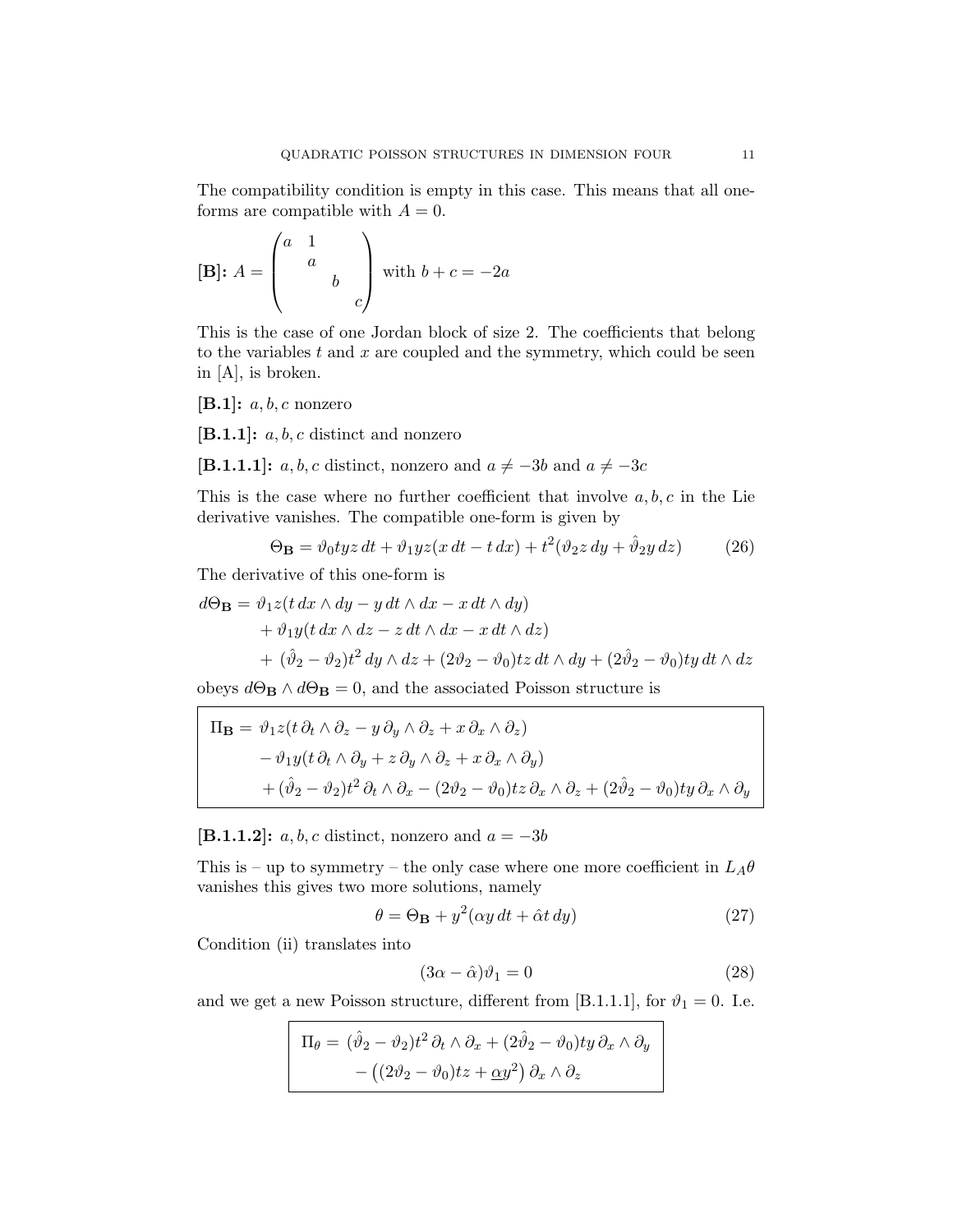with  $\underline{\alpha} = \hat{\alpha} - 3\alpha$ .

Remark 2.1. Here and in what follows we always get new solutions by sending the coefficients to zero that comes with the coupled terms and we will discuss these cases in particular.

[**B.1.2**]:  $a = -b = -c \neq 0$ 

The compatible one-form is

$$
\theta = \Theta_{\mathbf{B}} + (\alpha y^2 + \hat{\alpha} z^2)(x dt - t dx) + yt(\beta y dt + \hat{\beta} t dy) + zt(\gamma z dt + \hat{\gamma} t dz)
$$
 (29)

We get the following equations from (ii)

$$
\hat{\alpha}(\hat{\beta} - \beta) + \alpha(\gamma - \hat{\gamma}) = 0
$$
  
2\alpha(\hat{\vartheta}\_2 + \vartheta\_2 - \vartheta\_0) - (\hat{\beta} - \beta)\vartheta\_1 = 0  
2\hat{\alpha}(\hat{\vartheta}\_2 + \vartheta\_2 - \vartheta\_0) - (\hat{\gamma} - \gamma)\vartheta\_1 = 0 (30)

with the two sample solutions

a.  $\hat{\alpha} = \alpha = \vartheta_1 = 0$ , i.e.

$$
\Pi_{\theta} = (\hat{\vartheta}_2 - \vartheta_2)t^2 \, \partial_t \wedge \partial_x + (\check{\gamma}z + (2\hat{\vartheta}_2 - \vartheta_0)y)t \, \partial_x \wedge \partial_y
$$

$$
-(\check{\beta}y + (2\vartheta_2 - \vartheta_0)z)t \, \partial_x \wedge \partial_z
$$

with  $\check{\beta} = 2(\hat{\beta} - \beta)$  and  $\check{\gamma} = 2(\hat{\gamma} - \gamma)$ .

b.  $\hat{\gamma} = \gamma$ ,  $\hat{\beta} = \beta$  and  $\vartheta_2 + \hat{\vartheta}_2 - \vartheta_0 = 0$ . (i.e.  $2\hat{\vartheta}_2 - \vartheta_0 = \hat{\vartheta}_2 - \vartheta_2$  and  $2\vartheta_2 - \vartheta_0 = \vartheta_2 - \hat{\vartheta}_2$ ), i.e.

$$
\Pi_{\theta} = (2\alpha y + \vartheta_{1} z)(t \partial_{t} \wedge \partial_{z} + x \partial_{x} \wedge \partial_{z} - y \partial_{y} \wedge \partial_{z})
$$

$$
- (2\hat{\alpha} z + \vartheta_{1} y)(t \partial_{t} \wedge \partial_{y} + z \partial_{y} \wedge \partial_{z} + x \partial_{x} \wedge \partial_{y})
$$

$$
+ (\hat{\vartheta}_{2} - \vartheta_{2}) t (z \partial_{x} \wedge \partial_{z} + y \partial_{x} \wedge \partial_{y} + t \partial_{t} \wedge \partial_{x})
$$

 $[\mathbf{B.1.3}]: a = b = -\frac{1}{3}$  $\frac{1}{3}c \neq 0$ 

The compatible one-form is

$$
\theta = \Theta_{\mathbf{B}} + \alpha t z (x dt - t dx) + t^2 (\beta z dt + \hat{\beta} t dz) + y^2 (\gamma z dy + \hat{\gamma} y dz)
$$
  
+ 
$$
y^2 (\delta z dt + \hat{\delta} t dz) + \epsilon t y z dy
$$
 (31)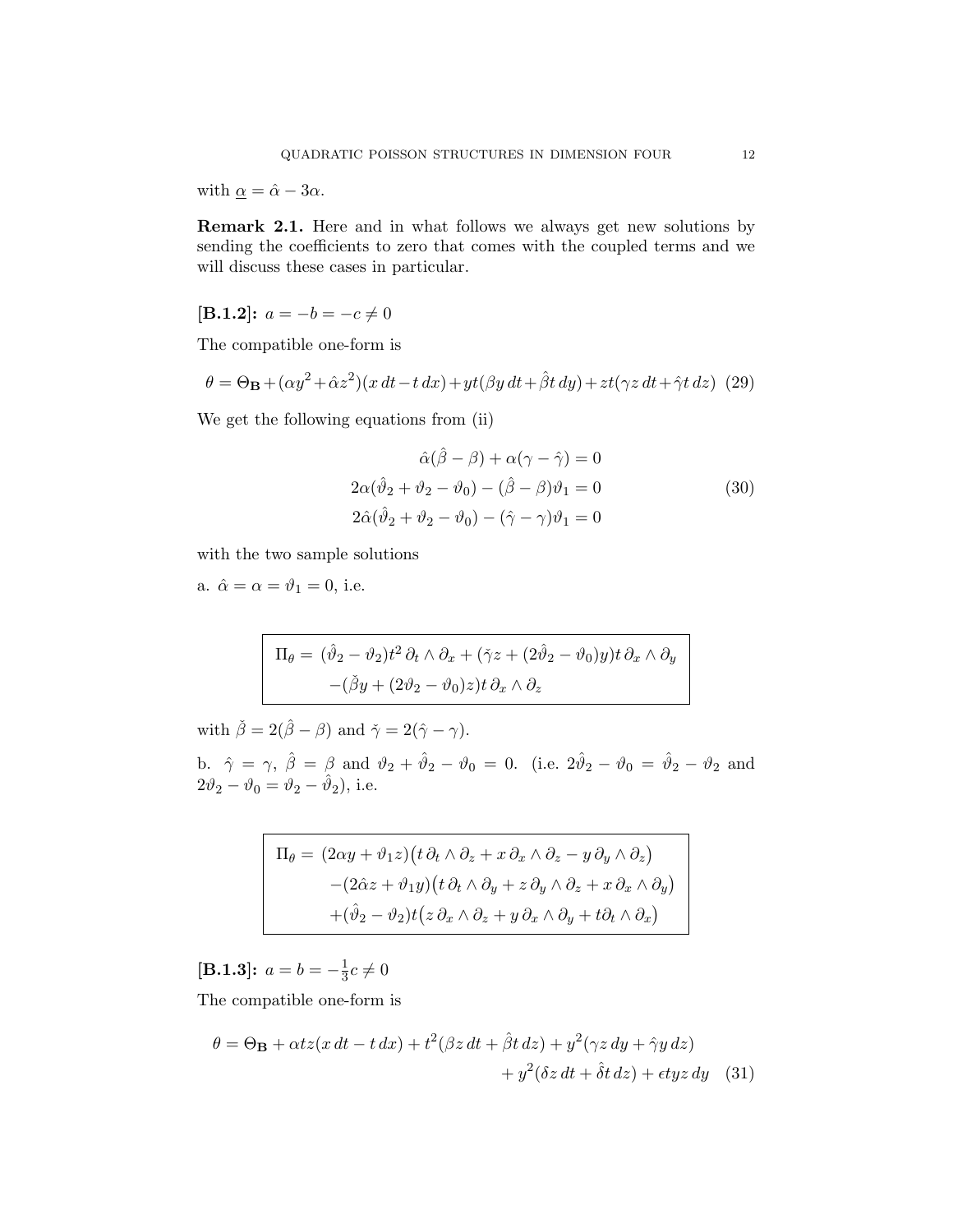The relations that single out the Poisson structures read

$$
3\alpha(\gamma - 3\hat{\gamma}) + \vartheta_1(\delta + \epsilon - 3\hat{\delta}) = 0
$$

$$
\alpha(\delta + \epsilon - 3\hat{\delta}) = 0
$$

$$
\vartheta_1(\gamma - 3\hat{\gamma}) = 0
$$

$$
((2\hat{\vartheta}_2 - \vartheta_0) + (\hat{\vartheta}_2 - \vartheta_2)) + \vartheta_1(\beta - 3\hat{\beta}) = 0
$$
 (32)

with the particular solutions

α

a.  $\alpha=\vartheta_1=0$ 

$$
\Pi_{\theta} = ((\hat{\vartheta}_2 - \vartheta_2)t^2 + (2\hat{\delta} - \epsilon)yt + \gamma y^2) \partial_t \wedge \partial_x \n+ ((2\hat{\vartheta}_2 - \vartheta_0)ty + (\hat{\delta} - \delta)y^2 + \underline{\beta}t^2) \partial_x \wedge \partial_y \n- ((2\vartheta_2 - \vartheta_0)tz - (2\delta - \epsilon)yz)\partial_x \wedge \partial_z
$$

with  $\underline{\beta} = \beta - 3\hat{\beta}$  and  $\underline{\gamma} = \gamma - 3\hat{\gamma}$ .

b.  $\beta - 3\hat{\beta} = \gamma - 3\hat{\gamma} = 0$ ,  $\epsilon = 2\delta = 2\hat{\delta}$  and  $2\hat{\vartheta}_2 - \vartheta_0 = -(\hat{\vartheta}_2 - \vartheta_2)$  ( $\Leftrightarrow$  $2\vartheta_2 - \vartheta_0 = -3(\hat{\vartheta}_2 - \vartheta_2)$ 

$$
\Pi_{\theta} = \vartheta_{1} z (t \partial_{t} \wedge \partial_{z} - y \partial_{y} \wedge \partial_{z} + x \partial_{x} \wedge \partial_{z})
$$
  
 
$$
- (\vartheta_{1} y + \alpha t) (t \partial_{t} \wedge \partial_{y} + z \partial_{y} \wedge \partial_{z} + x \partial_{x} \wedge \partial_{y})
$$
  
 
$$
+ (\vartheta_{2} - \vartheta_{2}) t (t \partial_{t} \wedge \partial_{x} + 3t \partial_{x} \wedge \partial_{z} - t \partial_{x} \wedge \partial_{y})
$$
  
 
$$
-2\alpha t z \partial_{y} \wedge \partial_{z}
$$

 $[\mathbf{B.2}]: a = -\frac{1}{2}$  $\frac{1}{2}b \neq 0$  and  $c = 0$ 

The compatible one-form is

$$
\theta = \Theta_{\mathbf{B}} + \alpha z^3 dz \tag{33}
$$

For the associated Poisson structure see [B.1.1.1] because  $d(z^3 dz) = 0$ . [**B.3**]:  $a = 0$  and  $c = -b \neq 0$ 

$$
\theta = \Theta_{\mathbf{B}} + \alpha t^2 (x dt - t dx) + \beta t^3 dt + yz (\gamma z dy + \hat{\gamma} y dz)
$$
 (34)

This one-form induces a Poisson structure if and only if the following holds  $-$  cf. (ii)

$$
\alpha(\hat{\gamma} - \gamma) = 0
$$
  
\n
$$
\alpha(\hat{\vartheta}_2 - \vartheta_2) = 0
$$
  
\n
$$
\vartheta_1(\hat{\gamma} - \gamma) = 0
$$
\n(35)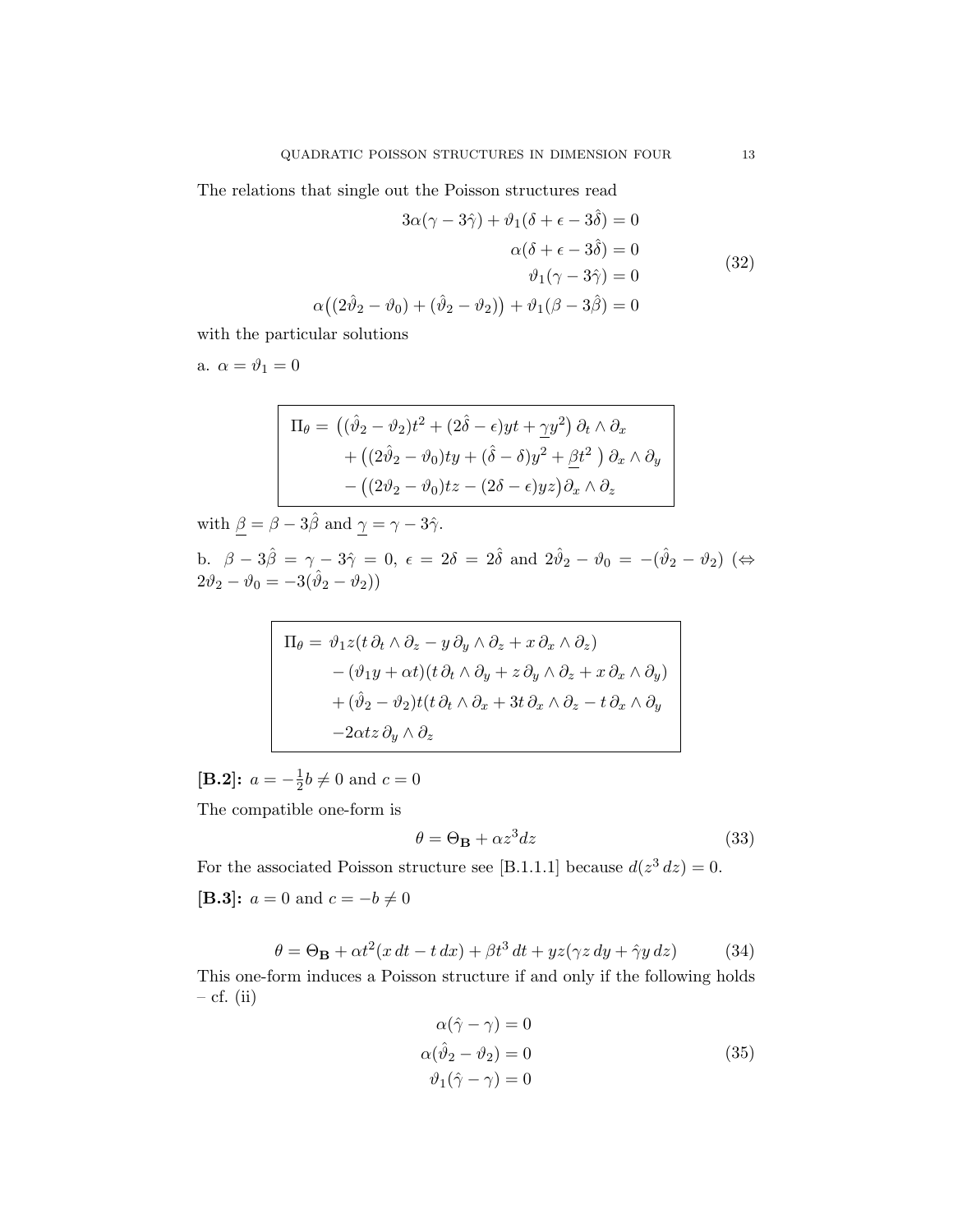As before we have two special solutions

a.  $\alpha = \vartheta_1 = 0$  with

$$
\Pi_{\theta} = ((\hat{\vartheta}_2 - \vartheta_2)t^2 + \check{\gamma}yz) \partial_t \wedge \partial_x - (2\vartheta_2 - \vartheta_0)tz \partial_x \wedge \partial_z + (2\hat{\vartheta}_2 - \vartheta_0)ty \partial_x \wedge \partial_y
$$

b.  $\vartheta_2 = \hat{\vartheta}_2$  and  $\check{\gamma} := 2(\hat{\gamma} - \gamma) = 0$ 

$$
\Pi_{\theta} = \vartheta_{1} z (t \partial_{t} \wedge \partial_{z} - y \partial_{y} \wedge \partial_{z} + x \partial_{x} \wedge \partial_{z})
$$
  

$$
- \vartheta_{1} y (t \partial_{t} \wedge \partial_{y} + z \partial_{y} \wedge \partial_{z} + x \partial_{x} \wedge \partial_{y})
$$
  

$$
+ (2\vartheta_{2} - \vartheta_{0}) t (y \partial_{x} \wedge \partial_{y} - z \partial_{x} \wedge \partial_{z}) - 4\alpha t^{2} \partial_{y} \wedge \partial_{z}
$$

[**B.4**]:  $a = b = c = 0$ 

$$
\theta = (\alpha_1 t^2 + \alpha_2 ty + \alpha_3 tz + \alpha_4 y^2 + \alpha_5 yz + \alpha_6 z^2)(x dt - t dx) \n+ t^3 (\beta_0 dt + \gamma_0 dy + \delta_0 dz) + t^2 y (\beta_1 dt + \gamma_1 dy + \delta_1 dz) \n+ t^2 z (\beta_2 dt + \gamma_2 dy + \delta_2 dz) + t y^2 (\beta_3 dt + \gamma_3 dy + \delta_3 dz) \n+ t y z (\beta_4 dt + \gamma_4 dy + \delta_4 dz) + t z^2 (\beta_5 dt + \gamma_5 dy + \delta_5 dz) \n+ y^3 (\beta_6 dt + \gamma_6 dy + \delta_6 dz) + y^2 z (\beta_7 dt + \gamma_7 dy + \delta_7 dz) \n+ y z^2 (\beta_8 dt + \gamma_8 dy + \delta_8 dz) + z^3 (\beta_9 dt + \gamma_9 dy + \delta_9 dz)
$$

 $[C]$ :  $A =$  $\sqrt{ }$  $\vert$ a 1 a 1 a  $-3a$  $\setminus$  $\Big\}$ 

This is the case of one Jordan block of size three.

$$
[\mathbf{C.1}]: a \neq 0
$$

The coefficients that vanish non trivially are derived by evaluating

$$
((L_A \theta_0)_{023}, (L_A \theta_0)_{113}, (L_A \theta_1)_{013}) =
$$
  
= ((L\_A \theta\_0)\_{123}, (L\_A \theta\_1)\_{023}, (L\_A \theta\_1)\_{113}, (L\_A \theta\_2)\_{013}) = 0.

The compatible one-form is

$$
\theta = t^2(\alpha z dt + \hat{\alpha} t dz) + \beta t z (x dt - t dx) + \delta t z (y dt - x dx + t dy) + (x^2 - 2ty) (\epsilon z dt + \hat{\epsilon} t dz)
$$
 (37)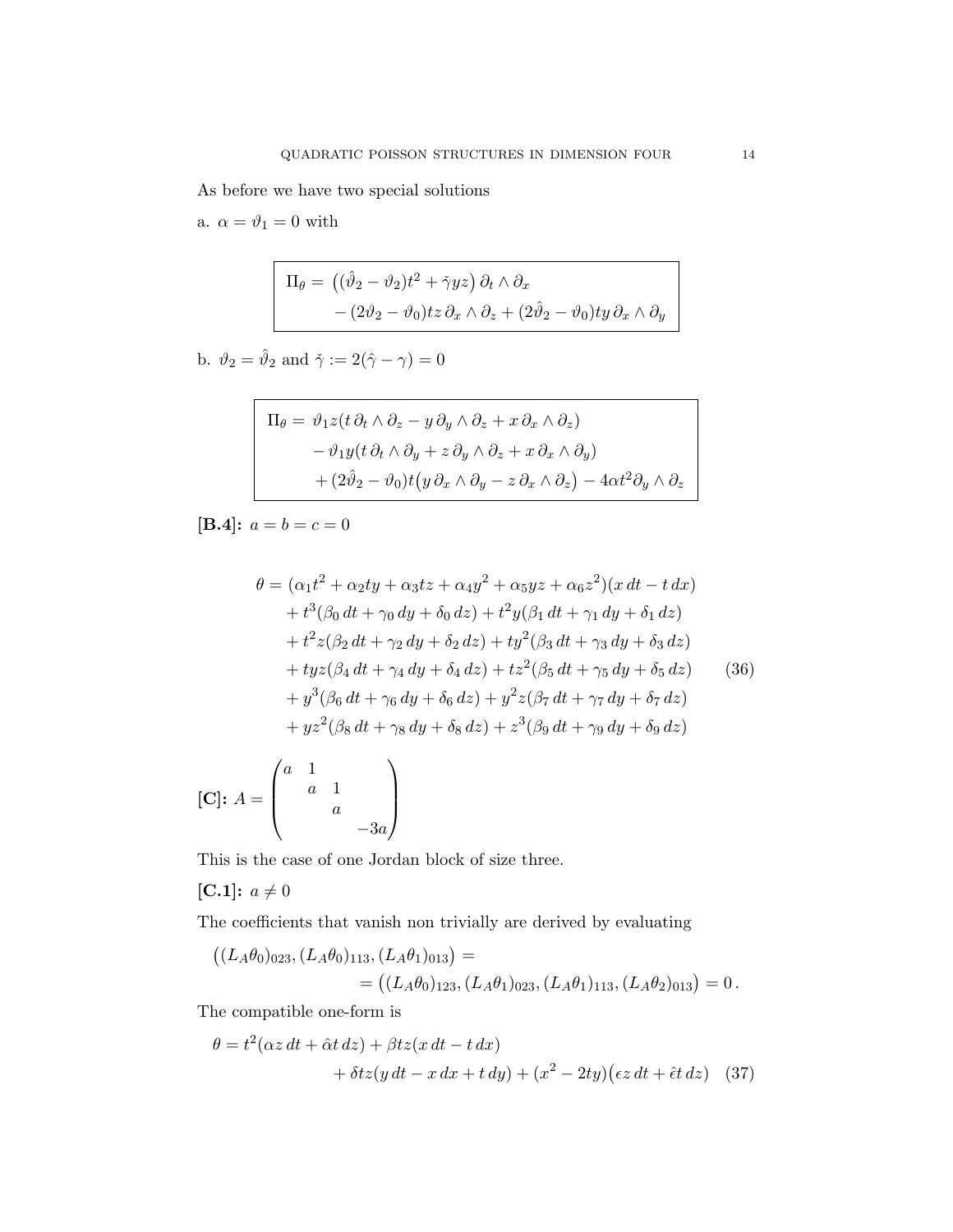and has to fulfill

$$
\beta(3\hat{\epsilon} - \epsilon + \delta) = 0 \tag{38}
$$

to produce a Poisson structure.

We have one solution ( $\beta = 0$ ) where the term that couples x and t is missing. This is given by

$$
\Pi_{\theta} = (\underline{\alpha}t^2 + (\Gamma_2 - 2\Gamma_1)ty + \frac{1}{2}(\Gamma_1 - \Gamma_2)x^2) \partial_x \wedge \partial_y
$$
  
-  $\Gamma_1(t^2 \partial_t \wedge \partial_x + tx \partial_t \wedge \partial_y) - \Gamma_2(tz \partial_x \wedge \partial_z + xz \partial_y \wedge \partial_z)$ 

with  $\underline{\alpha}:=3\hat{\alpha}-\alpha$  and  $\Gamma_1=2\hat{\epsilon}+\delta$  as well as<br>  $\Gamma_2=2\epsilon+\delta$ 

A second solution is given by  $3\hat{\epsilon} - \epsilon + \delta = 0$  – which is the same as  $3\Gamma_1 - \Gamma_2 = 0$ . The associated Poisson structure is now

$$
\Pi_{\theta} = (\underline{\alpha}t^2 - \beta tx) \partial_x \wedge \partial_y + \beta (3tz \partial_y \wedge \partial_z - t^2 \partial_t \wedge \partial_y)
$$
  
+
$$
\Gamma_1((ty - x^2)\partial_x \wedge \partial_y - t^2 \partial_t \wedge \partial_x - tx \partial_t \wedge \partial_y - 3tz \partial_x \wedge \partial_z - 3xz \partial_y \wedge \partial_z)
$$

[**C.2**]:  $a = 0$ 

The compatible one-form is

$$
\theta = t^2(\alpha z dt + \hat{\alpha} t dz) + \beta(x^2 - 2ty)t dz \n+ (\gamma_1 tz + \gamma_2 t^2 + \gamma_3 z^2 + \gamma_4(x^2 - 2ty))(x dt - t dx) \n+ (\delta_1 tz + \delta_2 t^2 + \delta_3 z^2 + \delta_4(x^2 - 2ty))(y dt - x dx + t dy) \n+ (\epsilon_1 z + \epsilon_2 t)(x^2 dt - 2tx dx + 2t^2 dy) \n+ (\mu_1 t^3 + \mu_2 t^2 z + \mu_3 t z^2 + \mu_4 z^3)dt
$$
\n(39)

$$
[\mathbf{D}]\colon A = \begin{pmatrix} 0 & 1 & & \\ & 0 & 1 & \\ & & 0 & 1 \\ & & & 0 \end{pmatrix}
$$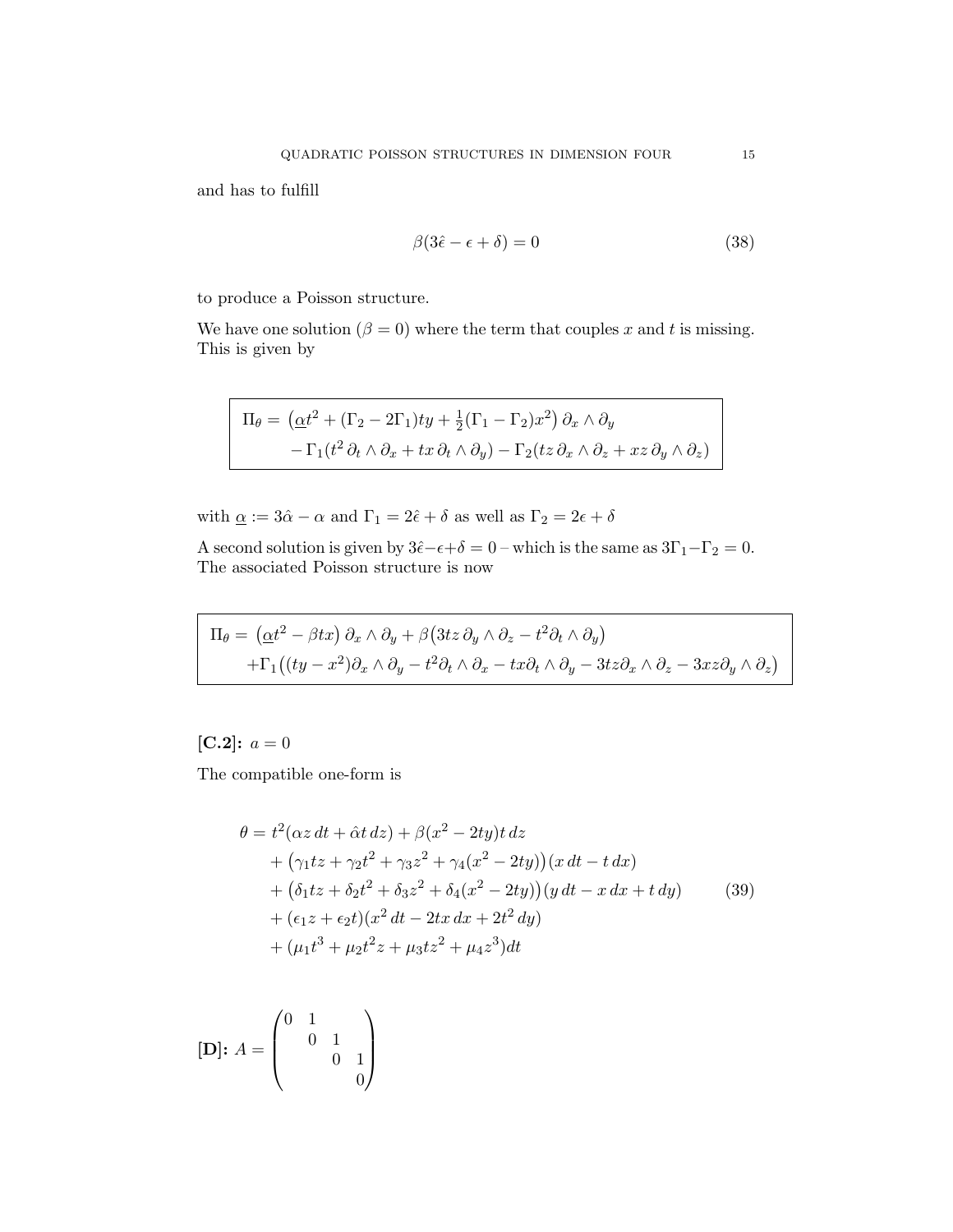The one-form compatible with this matrix is

$$
\theta = \alpha t^{2}(x dt - t dx) + \beta_{1}t(x^{2} dt - 2tx dx + t^{2} dy) + \beta_{2}t^{2}(y dt - x dx + t dy) \n+ \gamma((3tz^{2} - 3xyz + \frac{4}{3}y^{3})dt + (3x^{2}z - y^{2}x - 3tyz)dx \n+ (4t^{2}y - x^{2}y - 3txz)dy + (x^{3} - 3txy + 3t^{2}z)dz) \n+ \delta_{1}((3x^{2}z - 3tyz - y^{2}x)dt \n+ (4y^{2} - 3txz - x^{2}y)dx + (x^{3} + 3t^{2}z - 3txy)dy \n+ \delta_{2}(x^{2} - 2ty)(z dt - y dx + x dy - t dz) \n+ \epsilon_{1}(x^{3} - 3txy + 3t^{2}z)dt \n+ \epsilon_{2}((4y^{2}t - x^{2}y - 3txz)dt + (x^{3} + 3t^{2}z - 3txy)dx) \n+ \epsilon_{3}(x^{2} - 2ty)(x dt - t dx) \n+ \epsilon_{4}(x^{2} - 2ty)(y dt - x dx + t dy) \n+ \epsilon_{5}t^{2}(z dt - y dx + x dy + z dt)
$$
\n(40)

$$
[\mathbf{E}]\colon A = \begin{pmatrix} a & 1 & & \\ & a & & \\ & & -a & 1 \\ & & & -a \end{pmatrix}
$$

[**E.1**]:  $a \neq 0$ 

In this case the compatible one-form is

$$
\theta = ty(\alpha y dt + \hat{\alpha}t dy) + ty(\beta(z dt - y dx) + \hat{\beta}(t dz - x dy)) + (tz - xy)(\gamma y dt + \hat{\gamma}t dy) + (tz - xy)(\delta(z dt - y dx) + \hat{\delta}(t dz - x dy))
$$
\n(41)

<span id="page-15-0"></span>Due to condition (ii) the Poisson structures must obey

$$
\delta - \hat{\delta} = 0
$$
  

$$
(\beta - \hat{\beta})((\beta - \hat{\beta}) + (\gamma + \hat{\gamma})) = 0
$$
 (42)

 $\overline{\phantom{0}}$ 

 $\delta = \hat{\delta}$  eliminates the derivative of the last summand in [\(42\)](#page-15-0) so that it does not enter into the Poisson structure. A sample poisson structure is given by  $\hat{\gamma} = \beta - \hat{\beta} - \gamma$ :

$$
\boxed{\n\Pi_{\theta} = \check{\alpha}ty\partial_x \wedge \partial_z \eta(t^2 \partial_t \wedge \partial_x - y^2 \partial_y \wedge \partial_z)\n+ \xi(ty \partial_t \wedge \partial_z + tz \partial_x \wedge \partial_z) + \zeta(ty \partial_t \wedge \partial_z + xy \partial_x \wedge \partial_z)\n\over{\check{\alpha} := 2(\alpha - \hat{\alpha}), \eta := \beta - \gamma, \xi := 3\beta - 2\hat{\beta} - \gamma, \text{ and } \zeta := 2\hat{\beta} - \beta - \gamma}
$$

with  $\check{\alpha} := 2(\alpha - \hat{\alpha}), \eta := \beta - \gamma, \xi := 3\beta - 2\hat{\beta} - \gamma, \text{ and } \zeta := 2\hat{\beta} - \beta - \gamma.$ [**E.2**]:  $a = 0$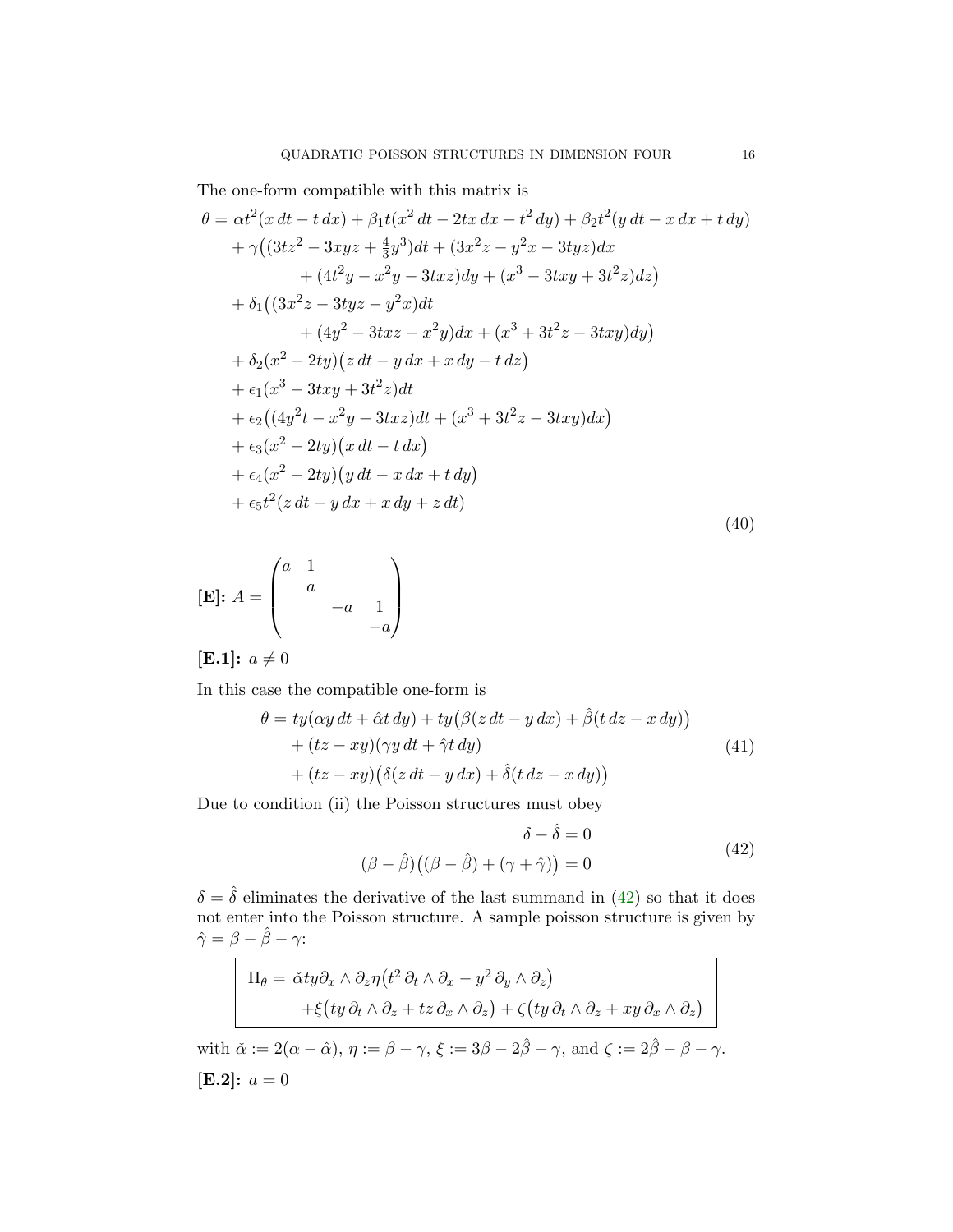The compatible one-form is

$$
\theta = ty(\alpha_1 y dt + \hat{\alpha}_1 t dy) + yt(\alpha_2 t dt + \hat{\alpha}_2 y dy)
$$
  
+  $y^3(\mu_1 dt + \hat{\mu}_2 dy) + t^3(\mu_2 dt + \hat{\mu}_1 dy)$   
+  $ty(\beta_1(z dt - y dx) + \hat{\beta}_1(t dz - x dy))$   
+  $ty(\beta_2(z dy - y dz) + \hat{\beta}_2(x dt - t dx))$   
+  $y^2(\hat{\epsilon}_1(x dy - t dz) + \epsilon_2(z dt - y dx) + \hat{\epsilon}_3(z dy - y dz))$  (43)  
+  $t^2(\epsilon_1(z dt - y dx) + \hat{\epsilon}_2(x dy - t dz) + \epsilon_3(x dt - t dx))$   
+  $(tz - xy)(\gamma_1 y dt + \hat{\gamma}_1 t dy)$   
+  $(tz - xy)(\delta_1(z dt - y dx) + \hat{\delta}_1(t dz - x dy))$   
+  $(tz - xy)(\delta_2(x dt - t dx) + \hat{\delta}_2(z dy - y dz))$ 

$$
[\mathbf{F}]\mathbf{:} A = \begin{pmatrix} a & 1 \\ -1 & a \\ & b & c \end{pmatrix} \text{ with } b + c = -2a
$$

This is the case of one pair of complex eigenvalues. Without loss of generality we may assume, that the imaginary part of this eigenvalue is equal to 1. We will see that in this case the symmetry in most cases is barely broken, i.e. we will not add as many solutions to the generic case [F.1.1.1] as we did before.

 $[F.1]: a, b, c$  nonzero

 $[F.1.1]: a, b, c$  distinct and nonzero

[**F.1.1.1**]:  $a, b, c$  distinct, nonzero,  $a \neq -3b, -3c$ 

The compatible one-form is

$$
\Theta_{\mathbf{F}} = yz(\vartheta_0(x dt - t dx) + \vartheta_1(t dt + x dx)) + (x^2 + t^2)(\vartheta_2 y dz + \hat{\vartheta}_2 z dy)
$$
(44)

and obeys  $d\Theta_{\mathbf{F}} \wedge d\Theta_{\mathbf{F}} = 0$  so that the associated Poisson structure is given by

$$
\Pi_{\mathbf{F}} = (\vartheta_2 - \hat{\vartheta}_2)(t^2 + x^2) \partial_t \wedge \partial_x - 2\vartheta_0 yz \partial_y \wedge \partial_z
$$
  
 
$$
-(\vartheta_0 t - \vartheta_1 x + 2\vartheta_2 x) y \partial_t \wedge \partial_y + (\vartheta_0 t - \vartheta_1 x + 2\hat{\vartheta}_2 x) z \partial_t \wedge \partial_z
$$
  
 
$$
-(\vartheta_0 x + \vartheta_1 t - 2\vartheta_2 t) y \partial_x \wedge \partial_y + (\vartheta_0 x + \vartheta_1 t - 2\hat{\vartheta}_2 t) z \partial_x \wedge \partial_z
$$

[F.1.1.2]:  $a, b, c$  distinct, nonzero,  $a = -3b$ 

In the case of one complex eigenvalue with nonzero imaginary part there is no further contribution to the compatible one-form.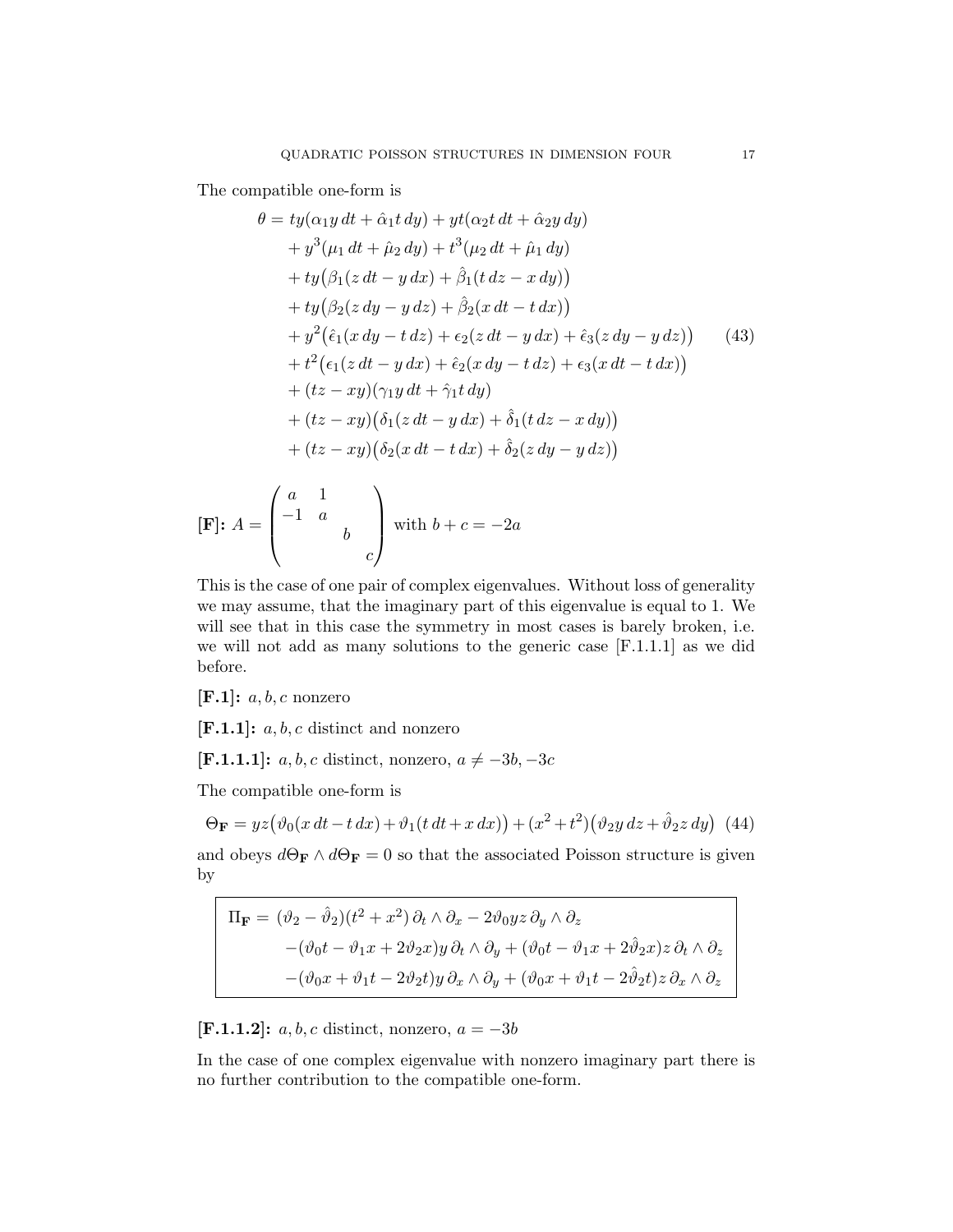$[F.1.2]$ :  $a = b = -\frac{1}{3}$  $\frac{1}{3}c \neq 0$ 

The only extra contributions to the compatible one-form [F.1.1.1] will be in  $dy$  and  $dz$ :

$$
\theta = \Theta_{\mathbf{F}} + y^2 (\epsilon z \, dy + \hat{\epsilon} y \, dz). \tag{45}
$$

Condition (ii) implies

$$
(\epsilon - 3\hat{\epsilon})(\vartheta_2 - \hat{\vartheta}_2) = 0 \tag{46}
$$

and a new Poisson structure is given by  $\vartheta_2 = \hat{\vartheta}_2$ :

$$
\Pi_{\theta} = \underline{\epsilon y^2} \partial_t \wedge \partial_x - 2 \partial_0 y z \partial_y \wedge \partial_z
$$
  
+  $( \partial_0 t - \partial_1 x + 2 \partial_2 x ) (z \partial_t \wedge \partial_z - y \partial_t \wedge \partial_y )$   
+  $( \partial_0 x + \partial_1 t - 2 \partial_2 t ) (z \partial_x \wedge \partial_z - y \partial_x \wedge \partial_y )$ 

with  $\underline{\epsilon} = 3\hat{\epsilon} - \epsilon$ .

$$
[F.1.3]:  $a = -b = -c \neq 0$
$$

The compatible one-form is

$$
\theta = \Theta_{\mathbf{F}} + (\alpha_1 y^2 + \alpha_2 z^2)(x dt - t dx) + (\hat{\alpha}_1 y^2 + \hat{\alpha}_2 z^2)(t dt + x dx) + (x^2 + t^2)(\beta_1 y dy + \beta_2 z dz)
$$
 (47)

Inserting this into  $d\theta \wedge d\theta = 0$  yields

$$
\alpha_1(\hat{\alpha}_2 - \beta_2) - \alpha_2(\hat{\alpha}_1 - \beta_1) = 0
$$
  
\n
$$
\alpha_1(\vartheta_2 + \hat{\vartheta}_2 - \vartheta_1) + \vartheta_0(\hat{\alpha}_1 - \beta_1) = 0
$$
  
\n
$$
\alpha_2(\vartheta_2 + \hat{\vartheta}_2 - \vartheta_1) + \vartheta_0(\hat{\alpha}_2 - \beta_2) = 0
$$
\n(48)

Two sample solutions are

a.  $\vartheta_0 = \alpha_1 = \alpha_2 = 0$ , i.e.

$$
\Pi_{\theta} = (\vartheta_2 - \hat{\vartheta}_2)(t^2 + x^2) \partial_t \wedge \partial_x \n+ ((\vartheta_1 - 2\vartheta_2)y + 2(\hat{\alpha}_2 - \beta_2)z) (x \partial_t \wedge \partial_y - t \partial_x \wedge \partial_y) \n+ ((\vartheta_1 - 2\hat{\vartheta}_2)z + 2(\hat{\alpha}_1 - \beta_1)y) (t \partial_x \wedge \partial_z - x \partial_t \wedge \partial_z)
$$

b.  $\hat{\alpha}_1 = \beta_1$ ,  $\hat{\alpha}_2 = \beta_2$  and  $\vartheta_1 = \vartheta_2 + \hat{\vartheta}_2$ , i.e.

$$
\Pi_{\theta} = \tilde{\vartheta}(t^2 + x^2) \partial_t \wedge \partial_x - 2(\vartheta_0 y z + \alpha_1 y^2 + \alpha_2 z^2) \partial_y \wedge \partial_z
$$
  
 
$$
-(\vartheta_0 y t + 2\alpha_2 z t + \tilde{\vartheta} x y) \partial_t \wedge \partial_y + (\vartheta_0 t z + 2\alpha_1 y t - \tilde{\vartheta} x z) \partial_t \wedge \partial_z
$$
  
 
$$
-(\vartheta_0 x y + 2\alpha_2 z x - \tilde{\vartheta} t y) \partial_x \wedge \partial_y + (\vartheta_0 x z + 2\alpha_1 y x + \tilde{\vartheta} t z) \partial_x \wedge \partial_z
$$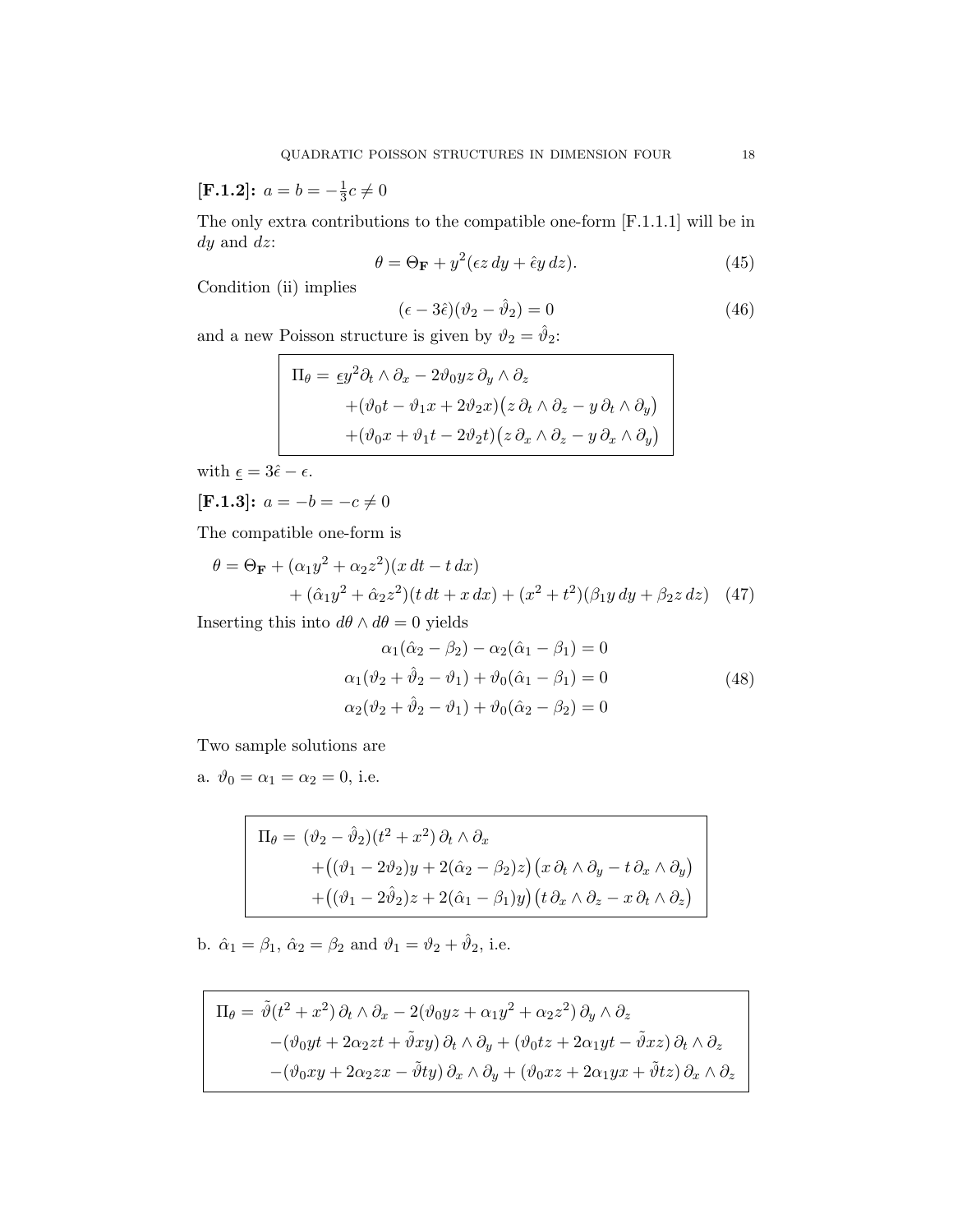with  $\tilde{\vartheta} = \vartheta_2 - \hat{\vartheta}_2$ .  $[{\bf F.2}]$ :  $a=-\frac{1}{2}$  $\frac{1}{2}b \neq 0$  and  $c = 0$ 

The compatible one-form is

$$
\theta = \Theta_{\mathbf{F}} + \vartheta_3 z^3 \, dz \tag{49}
$$

with Poisson structure  $\Pi_{\mathbf{F}}$  because  $d(z^3 dz) = 0$ .

[**F.3**]:  $a = 0$  and  $b = -c$ 

The compatible one-form is

$$
\theta = \Theta_{\mathbf{F}} + zy(\gamma z \, dy + \hat{\gamma}y \, dz) + (x^2 + t^2)(\delta(x \, dt - t \, dx) + \hat{\delta}(t \, dt + x \, dx)) \tag{50}
$$

The last term is a multiple of the derivative of  $(t^2 + x^2)^2$  so that it does not enter the Poisson structure. the latter are singled out by the following equations

$$
\delta(\hat{\gamma} - \gamma) = 0
$$
  
\n
$$
\delta(\hat{\vartheta}_2 - \hat{\vartheta}_2) = 0
$$
  
\n
$$
\vartheta_0(\hat{\gamma} - \gamma) = 0
$$
\n(51)

There are two new solutions, namely

a.  $\delta = \vartheta_0 = 0$ , which yields

$$
\Pi_{\theta} = (\tilde{\gamma}yz + (\vartheta_2 - \hat{\vartheta}_2)(t^2 + x^2)) \partial_t \wedge \partial_x \n+ (\vartheta_1x - 2\vartheta_2x)y \partial_t \wedge \partial_y - (\vartheta_1x - 2\hat{\vartheta}_2x)z \partial_t \wedge \partial_z \n- (\vartheta_1t - 2\vartheta_2t)y \partial_x \wedge \partial_y + (\vartheta_1t - 2\hat{\vartheta}_2t)z \partial_x \wedge \partial_z
$$

and b.  $\vartheta_2 = \hat{\vartheta}_2$ ,  $\check{\gamma} := 2(\hat{\gamma} - \gamma) = 0$  with

$$
\Pi_{\theta} = 2(2\delta(t^2 + x^2) - \vartheta_0 yz) \partial_y \wedge \partial_z \n- (\vartheta_0 t - \vartheta_1 x + 2\vartheta_2 x) y \partial_t \wedge \partial_y + (\vartheta_0 t - \vartheta_1 x + 2\vartheta_2 x) z \partial_t \wedge \partial_z \n- (\vartheta_0 x + \vartheta_1 t - 2\vartheta_2 t) y \partial_x \wedge \partial_y + (\vartheta_0 x + \vartheta_1 t - 2\vartheta_2 t) z \partial_x \wedge \partial_z
$$

[**F.4**]:  $a = b = c = 0$ 

The compatible one-form is

$$
\theta = \Theta_{\mathbf{F}} + (\alpha_1 y^2 + \alpha_2 z^2)(x dt - t dx) + (\hat{\alpha}_1 y^2 + \hat{\alpha}_2 z^2)(t dt + x dx) \n+ (t^2 + x^2)(\beta y dy + \hat{\beta} z dz) + \vartheta_3 z^3 dz + \hat{\vartheta}_3 y^3 dy \n+ (t^2 + x^2)(\delta(x dt - t dx) + \hat{\delta}(t dt + x dx)) + yz(\gamma z dy + \hat{\gamma} y dz) \n+ y^2(\epsilon_1 z dy + \hat{\epsilon}_1 y dz) + z^2(\hat{\epsilon}_2 z dy + \epsilon_2 y dz)
$$
\n(52)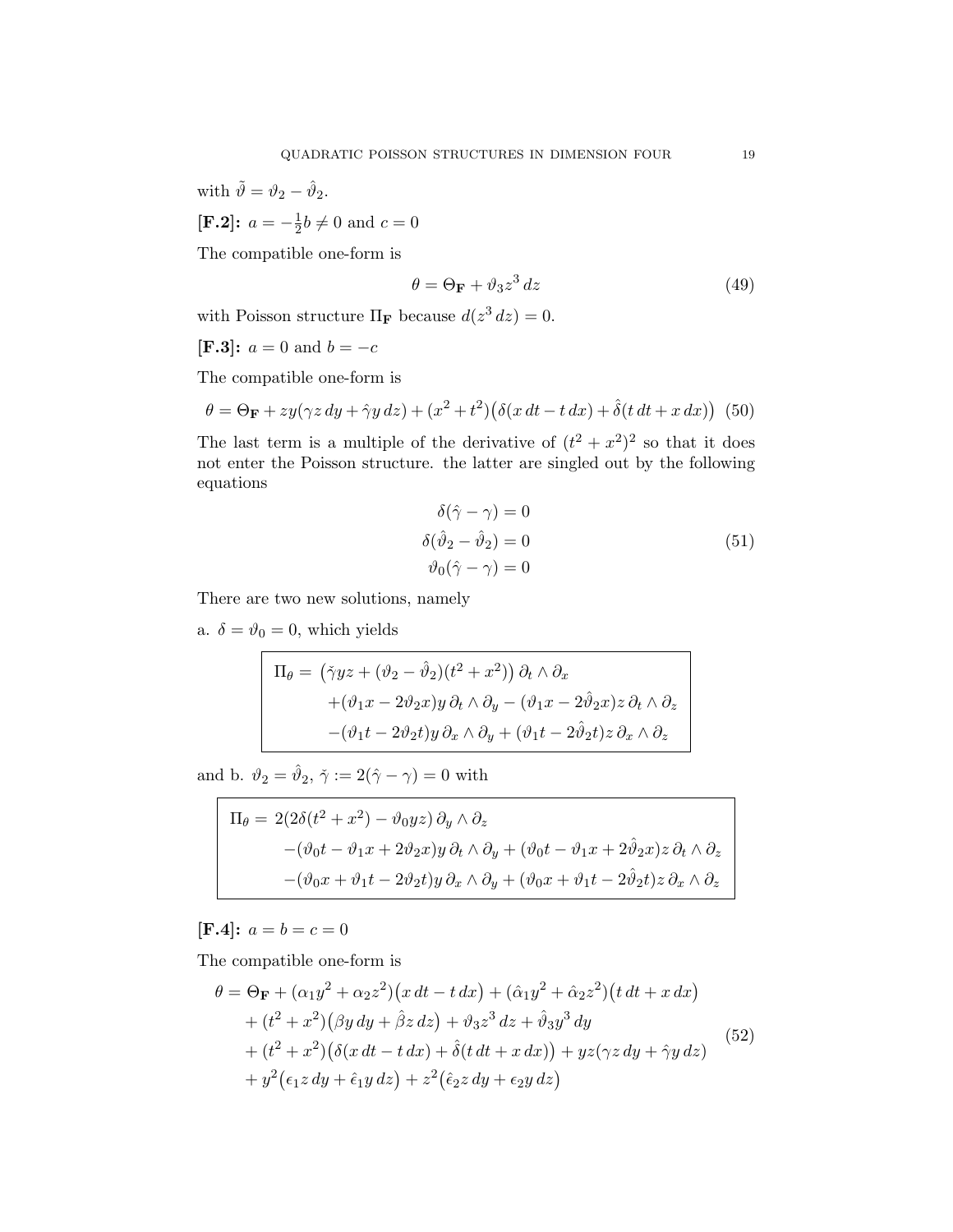The system on the coefficients obtained by (ii) is

$$
\delta \vartheta_{23} = 0
$$
  
\n
$$
\hat{\alpha}_{1} \vartheta_{0} + \alpha_{1} (\vartheta_{3} - \vartheta_{1} + \vartheta_{2}) + 2\delta(\epsilon_{1} - 3\hat{\epsilon}_{1}) = 0
$$
  
\n
$$
\hat{\alpha}_{2} \vartheta_{0} + \alpha_{2} (\vartheta_{3} - \vartheta_{1} + \vartheta_{2}) + 2\delta(\epsilon_{2} - 3\hat{\epsilon}_{2}) = 0
$$
  
\n
$$
2(\gamma - \hat{\gamma})\vartheta_{0} + \alpha_{1}(\epsilon_{2} - 3\hat{\epsilon}_{2}) - \alpha_{2}(\epsilon_{1} - 3\hat{\epsilon}_{1}) = 0
$$
  
\n
$$
\alpha_{1}(\epsilon_{1} - 3\hat{\epsilon}_{1}) = 0
$$
  
\n
$$
\alpha_{2}(\epsilon_{2} - 3\hat{\epsilon}_{2}) = 0
$$
  
\n
$$
(\alpha_{1}\hat{\alpha}_{2} - \hat{\alpha}_{1}\alpha_{2}) - 2\delta(\gamma - \hat{\gamma}) = 0
$$
  
\n
$$
(\epsilon_{1} - 3\hat{\epsilon}_{1})\vartheta_{0} + 2\alpha_{1}(\gamma - \hat{\gamma}) = 0
$$
  
\n
$$
(\epsilon_{2} - 3\hat{\epsilon}_{2})\vartheta_{0} - 2\alpha_{2}(\gamma - \hat{\gamma}) = 0
$$

and two Poisson structures are due to the following choices: a.  $\delta=\alpha_i=\vartheta_0=0$  and  $\vartheta_1=\vartheta_2+\vartheta_3$ 

$$
\Pi_{\theta} = \left(\underline{\epsilon_{2}}z^{2} - \underline{\epsilon_{1}}y^{2} - \vartheta_{23}(t^{2} + x^{2}) - \check{\gamma}yz\right)\partial_{t} \wedge \partial_{x}
$$

$$
+ \left(2\hat{\alpha}_{1}y - \vartheta_{23}z\right)\left(t\partial_{x} \wedge \partial_{z} - x\partial_{t} \wedge \partial_{z}\right)
$$

$$
+ \left(2\hat{\alpha}_{2}z - \vartheta_{23}y\right)\left(x\partial_{t} \wedge \partial_{y} - t\partial_{x} \wedge \partial_{y}\right)
$$

b.  $\vartheta_{23}=\hat{\alpha}_i=\underline{\epsilon_i}=\check{\gamma}=0$  and  $\vartheta_1=2\vartheta_3$ 

$$
\Pi_{\theta} = ( -\alpha_1 y^2 - \alpha_2 z^2 - 4\delta(t^2 + x^2) - 2\vartheta_0 y z ) \partial_y \wedge \partial_z + (2\alpha_1 y + \vartheta_0 z) (x \partial_x \wedge \partial_z + t \partial_t \wedge \partial_z) -(2\alpha_2 z + \vartheta_0 y) (t \partial_t \wedge \partial_y + x \partial_x \wedge \partial_y)
$$

$$
[\mathbf{G}]\colon A = \begin{pmatrix} a & d & & \\ -d & a & & \\ & & -a & 1 \\ & & & -a \end{pmatrix} \text{ with } d \neq 0
$$

[G.1]:  $a \neq 0$ 

The compatible one-form that obeys  $d\Theta_{\mathbf{G}}\wedge d\Theta_{\mathbf{G}}=0$  is given by

$$
\Theta_{\mathbf{G}} = \frac{1}{2} \vartheta_0 y^2 (x dt - t dx) + \frac{1}{2} \vartheta_1 y^2 (t dt + x dx) + \frac{1}{2} \vartheta_2 (t^2 + x^2)(z dy - y dz) + \frac{1}{2} \vartheta_3 (t^2 + x^2) y dy
$$
 (54)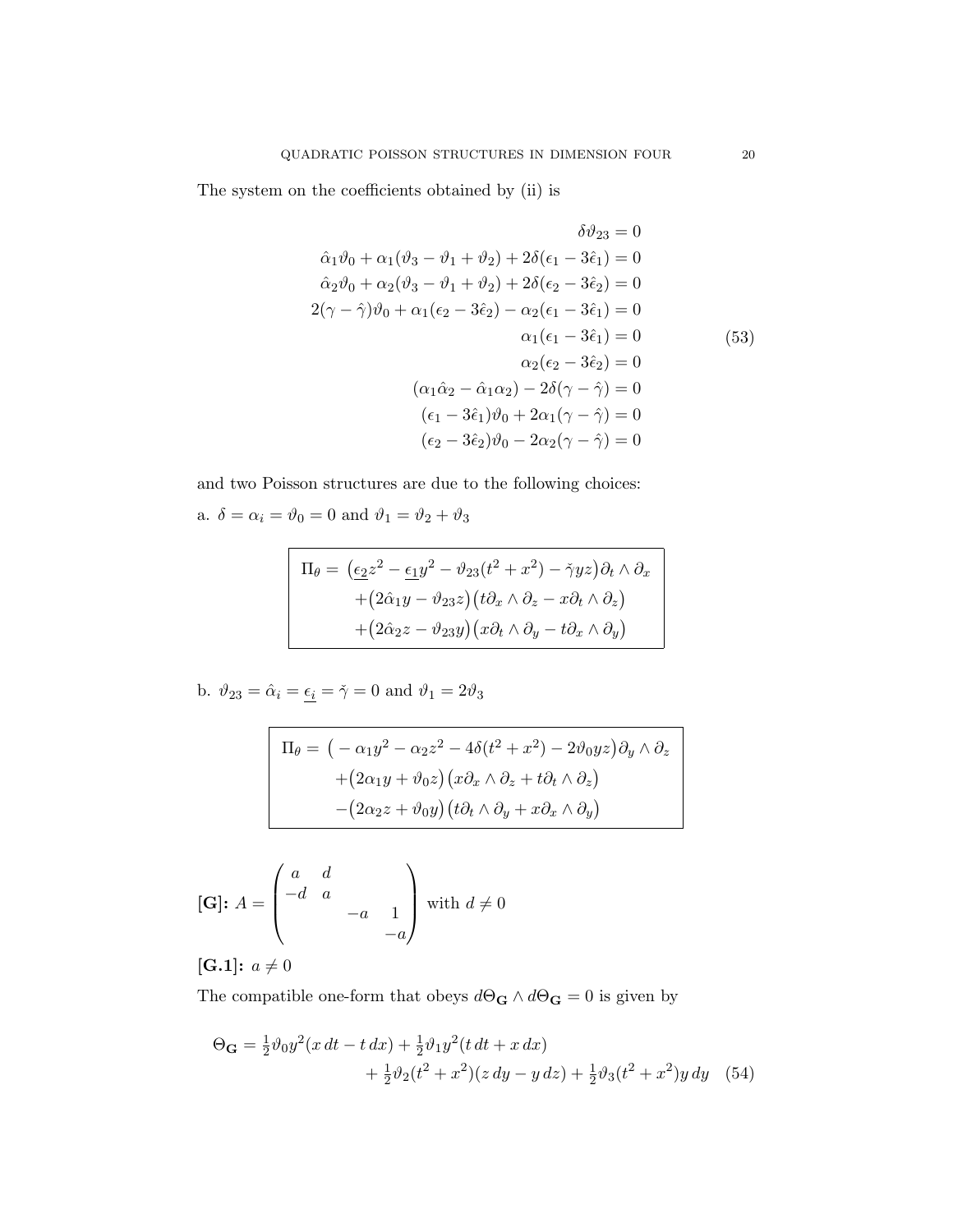The Poisson structure determined by  $\Theta_{\mathbf{G}}$  is

$$
\Pi_{\mathbf{G}} = \vartheta_2 xy \, \partial_t \wedge \partial_y - \vartheta_2 ty \, \partial_x \wedge \partial_y - \vartheta_0 y^2 \, \partial_y \wedge \partial_z - \vartheta_3 (t^2 + x^2) \partial_t \wedge \partial_x \n+ (\vartheta_0 yt - \vartheta_1 yx + \vartheta_2 xz + \vartheta_3 xy) \partial_t \wedge \partial_z \n+ (\vartheta_0 yx + \vartheta_1 yt - \vartheta_2 tz - \vartheta_3 ty) \partial_x \wedge \partial_z
$$

# [**G.2**]:  $a = 0$

The compatible one-form in this case has four additional terms, of which two have vanishing derivative.

$$
\theta = \Theta_{\mathbf{G}} + \frac{1}{4}(t^2 + x^2) \big( \alpha (x dt - t dx) + \hat{\alpha} (t dt + x dx) \big) + \frac{1}{4} \beta y^2 (y dz - z dy) + \gamma y^3 dy
$$
 (55)

Condition (ii) implies

$$
\alpha \beta = \alpha \vartheta_3 = \beta \vartheta_0 = 0 \tag{56}
$$

a.  $\alpha = \vartheta_0 = 0$ .

$$
\Pi_{\theta} = \vartheta_2 xy \, \partial_t \wedge \partial_y - \vartheta_2 ty \, \partial_x \wedge \partial_y - (\vartheta_3 (t^2 + x^2) - \beta y^2) \partial_t \wedge \partial_x -(\vartheta_1 y - \vartheta_2 z - \vartheta_3 y) x \, \partial_t \wedge \partial_z + (\vartheta_1 y - \vartheta_2 z - \vartheta_3 y) t \, \partial_x \wedge \partial_z
$$

b.  $\beta = \vartheta_3 = 0$ .

$$
\Pi_{\theta} = \vartheta_2 xy \, \partial_t \wedge \partial_y - \vartheta_2 ty \, \partial_x \wedge \partial_y - (\vartheta_0 y^2 + \alpha (t^2 + x^2)) \, \partial_y \wedge \partial_z
$$

$$
+ (\vartheta_0 yt - \vartheta_1 yx + \vartheta_2 xz) \partial_t \wedge \partial_z + (\vartheta_0 yx + \vartheta_1 yt - \vartheta_2 tz) \partial_x \wedge \partial_z
$$

$$
[\mathbf{H}]\mathbf{:} A = \begin{pmatrix} a & d & & \\ -d & a & & \\ & -a & e & \\ & -e & -a \end{pmatrix} \text{ with } de \neq 0
$$

[H.1]:  $a \neq 0$ 

**[H.1.1]**: 
$$
a \neq 0
$$
 and  $d^2 \neq e^2$ 

The compatible one-form that obeys  $d\Theta_{\mathbf{H}} \wedge d\Theta_{\mathbf{H}} = 0$  is given by

$$
\Theta_{\mathbf{H}} = \frac{1}{2}(y^2 + z^2) \big( \vartheta_1(x dt - t dx) + \hat{\vartheta}_1(t dt + x dx) \big) + \frac{1}{2}(t^2 + x^2) \big( \vartheta_2(z dy - y dz) + \hat{\vartheta}_2(y dy + z dz) \big)
$$
(57)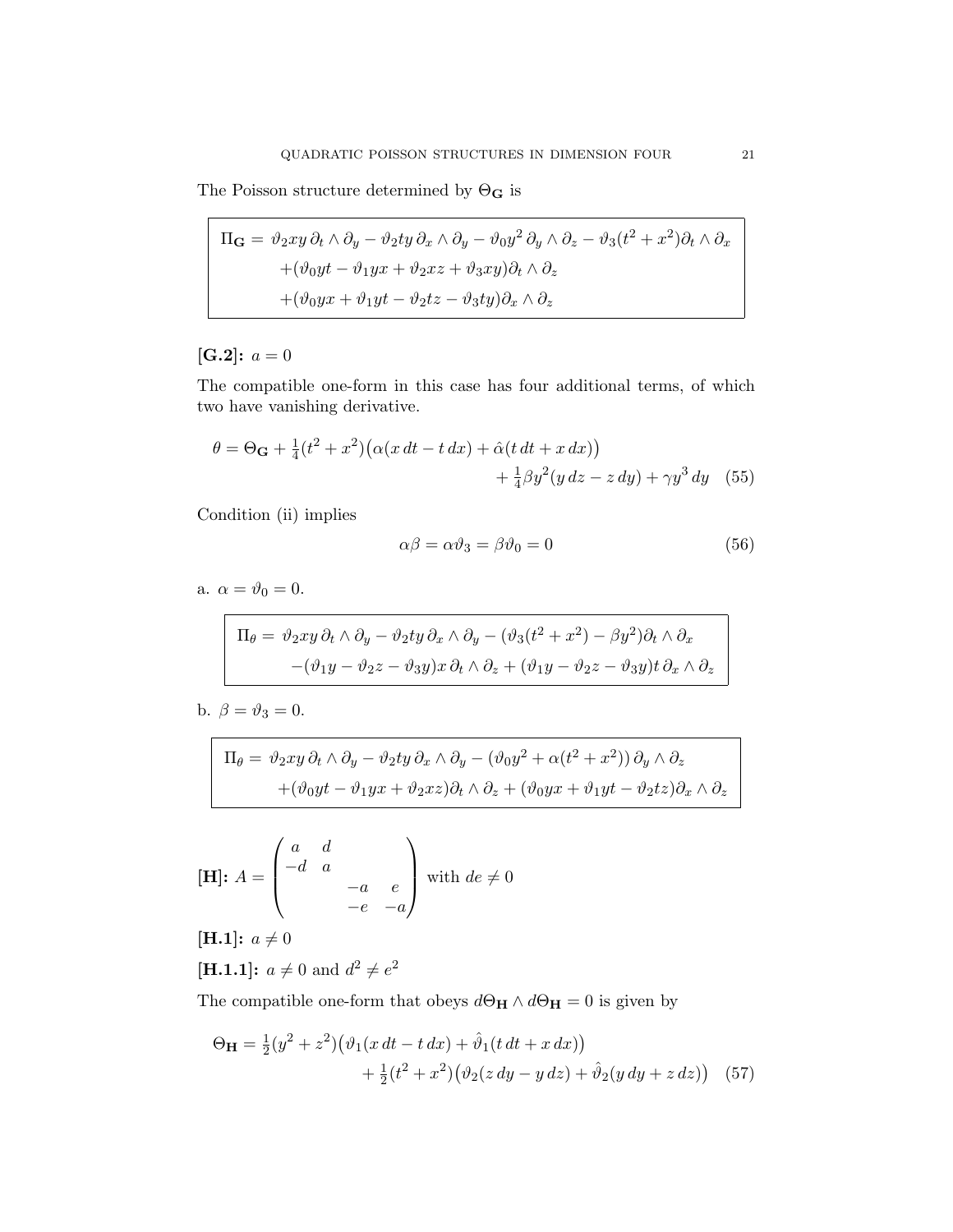with Poisson structure

$$
\Pi_{\mathbf{H}} = -\vartheta_2(t^2 + x^2)\partial_t \wedge \partial_x - \vartheta_1(y^2 + z^2)\partial_y \wedge \partial_z
$$
  
-( $(\hat{\vartheta}_1 - \hat{\vartheta}_2)xy - (\vartheta_1ty + \vartheta_2xz))\partial_t \wedge \partial_z$   
-( $(\hat{\vartheta}_1 - \hat{\vartheta}_2)tz + (\vartheta_1xz + \vartheta_2ty))\partial_x \wedge \partial_y$   
+( $(\hat{\vartheta}_1 - \hat{\vartheta}_2)xz - (\vartheta_1tz - \vartheta_2xy))\partial_t \wedge \partial_y$   
+( $(\hat{\vartheta}_1 - \hat{\vartheta}_2)ty + (\vartheta_1xy - \vartheta_2tz))\partial_x \wedge \partial_z$ 

[**H.1.2**]:  $a \neq 0$  and  $d^2 = e^2$ 

**[H.1.2.1]:**  $a \neq 0$  and  $d = e$ 

The compatible one-form is given by

$$
\Theta_{\mathbf{H}+} = \Theta_{\mathbf{H}} + \frac{1}{2}(tz - xy)\big(\alpha_{+}(z\,dt - y\,dx) + \hat{\alpha}_{+}(x\,dy - t\,dz)\big) + (xz + ty)\big(\beta_{+}(z\,dt - y\,dx) + \hat{\beta}_{+}(x\,dy - t\,dz)\big) \quad (58)
$$

(ii) yields the system

<span id="page-21-1"></span>
$$
(\alpha_{+} \pm \hat{\alpha}_{+})^{2} - 2(\beta_{+} \pm \hat{\beta}_{+})(\vartheta_{1} \pm \vartheta_{2}) + (\alpha_{+} \pm \hat{\alpha}_{+})(\hat{\vartheta}_{1} - \hat{\vartheta}_{2}) = 0
$$
  

$$
4(\beta_{+} \pm \hat{\beta}_{+})^{2} + 2(\beta_{+} \pm \hat{\beta}_{+})(\vartheta_{1} \pm \vartheta_{2}) - (\alpha_{+} \pm \hat{\alpha}_{+})(\hat{\vartheta}_{1} - \hat{\vartheta}_{2}) = 0
$$
  

$$
2(\alpha_{+} \pm \hat{\alpha}_{+})(\beta_{+} \pm \hat{\beta}_{+}) + (\alpha_{+} \pm \hat{\alpha}_{+})(\vartheta_{1} \pm \vartheta_{2}) + 2(\beta_{+} \pm \hat{\beta}_{+})(\hat{\vartheta}_{1} - \hat{\vartheta}_{2}) = 0
$$
  
(59)

where we have to consider the upper sign. We find the sole solution

<span id="page-21-0"></span>
$$
\alpha_{+} + \hat{\alpha}_{+} = \beta_{+} + \hat{\beta}_{+} = 0 \tag{60}
$$

This shows that  $\Pi_\mathbf{H}$  is not disturbed by the additional terms.

With these parameters the  $\alpha$ -summand in [\(58\)](#page-21-0) is proportional to  $d((tz (xy)^2$  so that this term does not contribute to the Poisson structure. The latter is

$$
\Pi_{\mathbf{H}+} = \Pi_{\mathbf{H}} + \beta_+ \Big( (t^2 + x^2) \partial_t \wedge \partial_x - (y^2 + z^2) \partial_y \wedge \partial_z \n+ (ty - xz) \Big( \partial_t \wedge \partial_z + \partial_x \wedge \partial_y \Big) + (tz + xy) \Big( \partial_x \wedge \partial_z - \partial_t \wedge \partial_y \Big) \Big)
$$

[**H.1.2.2**]:  $a \neq 0$  and  $d = -e$ 

The compatible one-form is given by

$$
\Theta_{\mathbf{H}-} = \Theta_{\mathbf{H}} + \frac{1}{2}(tz + xy)\big(\alpha_{-}(z\,dt + y\,dx) + \hat{\alpha}_{-}(x\,dy + t\,dz)\big) + (xz - ty)\big(\beta_{-}(z\,dt + y\,dx) + \hat{\beta}_{-}(x\,dy + t\,dz)\big) \tag{61}
$$

Using the lower sign in system [\(59\)](#page-21-1) gives

$$
\alpha_{-} - \hat{\alpha}_{-} = \beta_{-} - \hat{\beta}_{-} = 0. \tag{62}
$$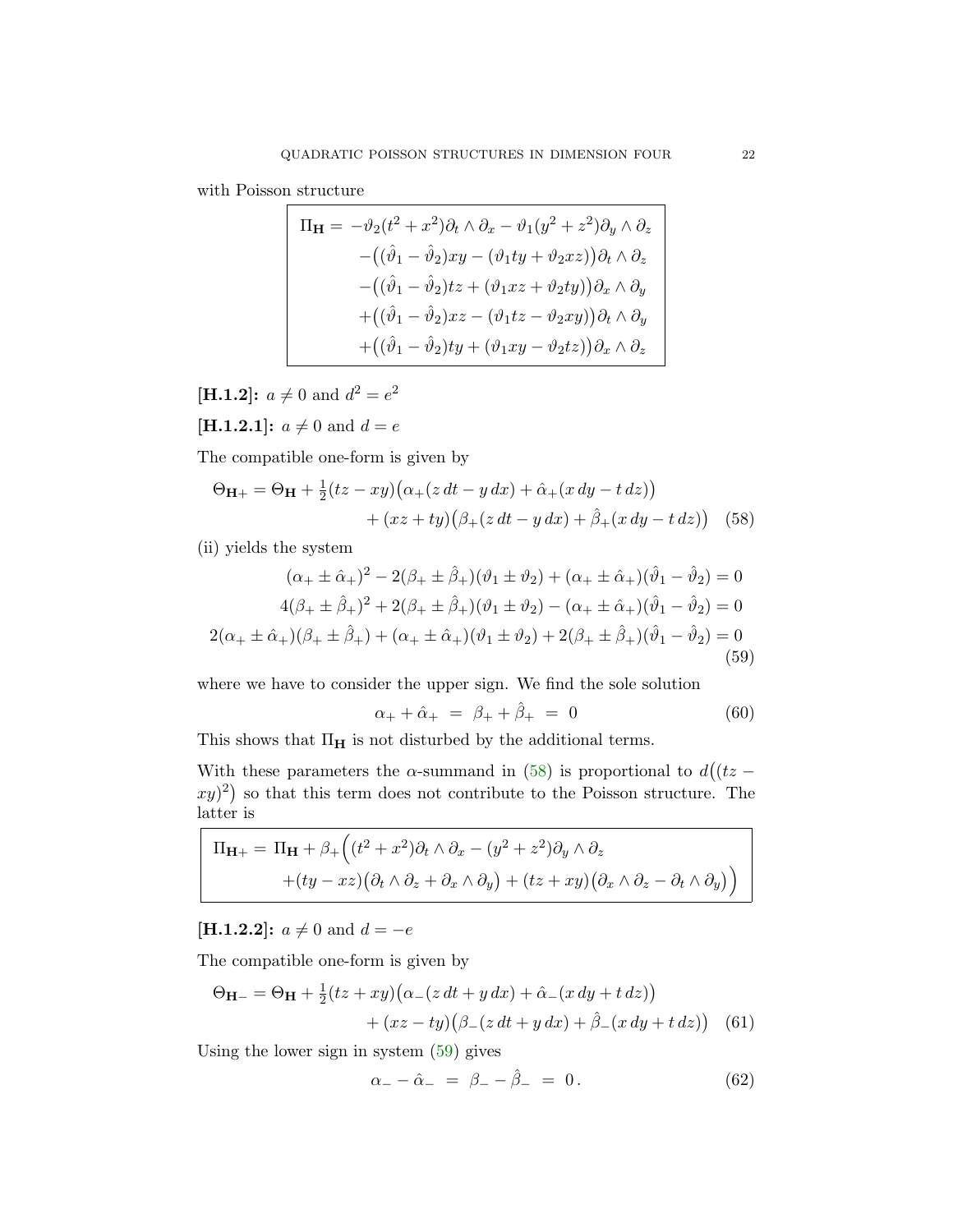and  $\beta$ <sub>−</sub> is the only new parameter in the Poisson structure:

$$
\Pi_{\mathbf{H}-} = \Pi_{\mathbf{H}} + \beta_{-} \Big( (t^{2} + x^{2}) \partial_{t} \wedge \partial_{x} + (y^{2} + z^{2}) \partial_{y} \wedge \partial_{z} - (ty + xz) (\partial_{t} \wedge \partial_{z} - \partial_{x} \wedge \partial_{y}) - (xy - tz) (\partial_{x} \wedge \partial_{z} + \partial_{t} \wedge \partial_{y}) \Big)
$$

[**H.2**]:  $a = 0$ 

[**H.2.1**]: 
$$
a = 0
$$
,  $d^2 \neq (5 \pm 4)e^2$  and  $e^2 \neq (5 \pm 4)d^2$ 

The compatible one-form  $\theta$  is given by

$$
\theta = \Theta_{\mathbf{H}} + \Theta_0 := \Theta_{\mathbf{H}} + \frac{1}{4}(t^2 + x^2) \big( \eta(x dt - t dx) + \hat{\eta}(t dt + x dx) \big) + \frac{1}{4} (y^2 + z^2) \big( \xi(z dy - y dz) + \hat{\xi}(y dy + z dz) \big)
$$
(63)

The ˆ -terms are total derivatives and are not important for the Poisson structures. The latter are singled out by

$$
\eta \xi = \eta \vartheta_2 = \xi \vartheta_1 = 0 \tag{64}
$$

There are two new solutions– symmetric with respect to interchanging  $(t, x) \leftrightarrow$  $(y, z)$  –, e.g.  $\xi = \vartheta_2 = 0$  with

$$
\boxed{\Pi_{\theta} = -(\eta(t^2 + x^2) + \vartheta_1(t^2 + x^2)\partial_y \wedge \partial_z + ((\hat{\vartheta}_1 - \hat{\vartheta}_2)x - \vartheta_1t)(z\partial_t \wedge \partial_y - y\partial_t \wedge \partial_z) + ((\hat{\vartheta}_1 - \hat{\vartheta}_2)t + \vartheta_1x)(y\partial_x \wedge \partial_z - z\partial_x \wedge \partial_y)}
$$

[**H.2.2**]:  $a = 0$  and  $d^2 = e^2$ 

[**H.2.2.1**]:  $a = 0$  and  $d = e$ 

The compatible one-form is given by

$$
\theta = \Theta_{\mathbf{H}+} + \Theta_0 \n+ (t^2 + x^2)(\delta_1(z dt - y dx) + \delta_2(y dt + z dx)) \n+ (\epsilon_1(xz + ty) + \epsilon_2(xy - tz))(x dt - t dx) \n+ (y^2 + z^2)(\hat{\delta}_1(x dy - t dz) + \hat{\delta}_2(t dy + x dz) \n+ (\hat{\epsilon}_1(xz + ty) + \hat{\epsilon}_2(xt - yz))(z dy - y dz) \n+ (y^2 + z^2)(\zeta_1(z dt - y dx) + \zeta_2(y dt + z dx)) \n+ (t^2 + x^2)(\hat{\zeta}_1(x dy - t dz) + \hat{\zeta}_2(t dy + x dz))
$$
\n(65)

[**H.2.2.2**]:  $a = 0$  and  $d = -e$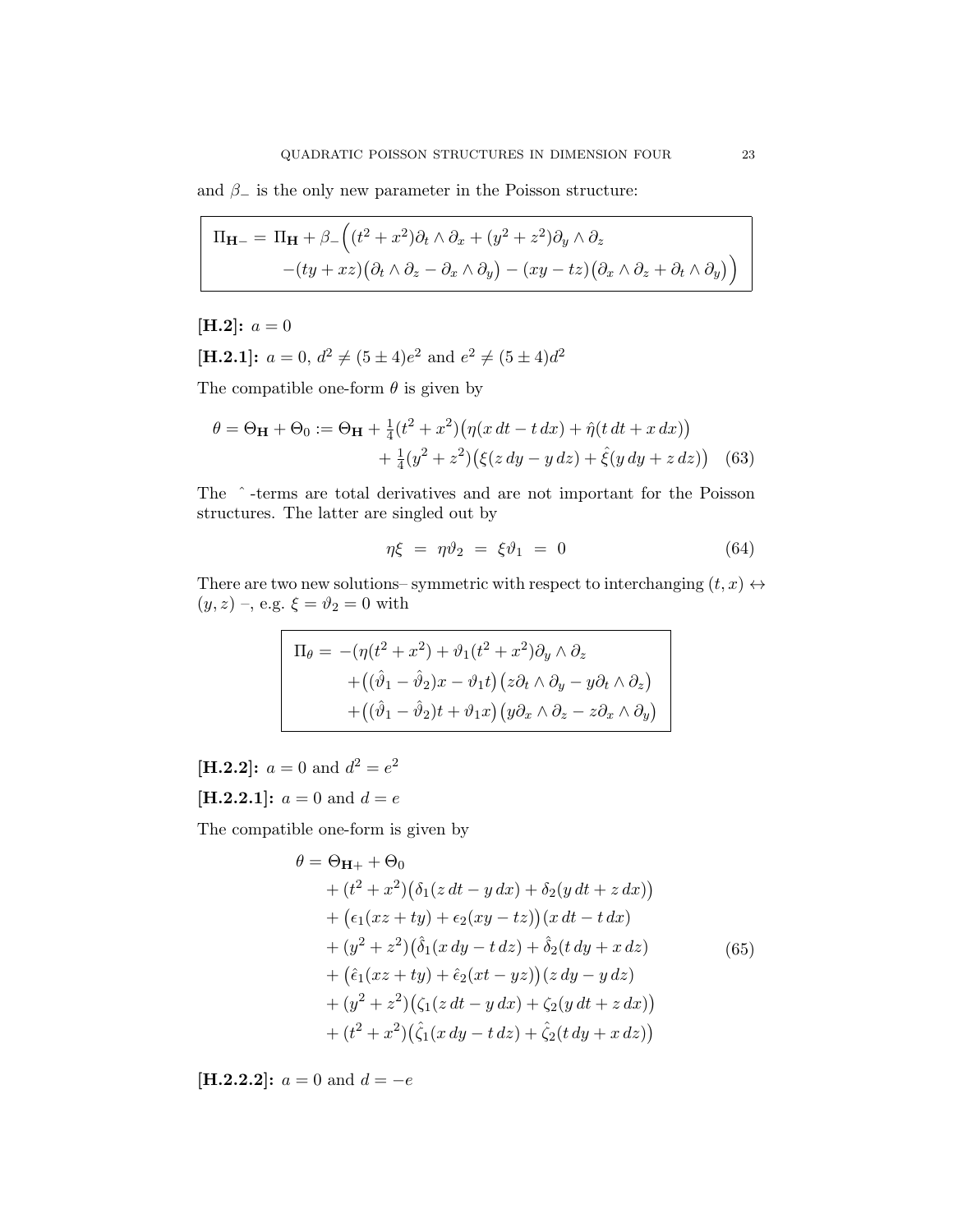The compatible one-form is given by

$$
\theta = \Theta_{\mathbf{H}-} + \Theta_{0} \n+ (t^{2} + x^{2})(\delta_{1}(z dt + y dx) + \delta_{2}(y dt - z dx) \n+ (\epsilon_{1}(xz - ty) + \epsilon_{2}(xy + tz))(x dt - t dx) \n+ (y^{2} + z^{2})(\hat{\delta}_{1}(x dy + t dz) + \hat{\delta}_{2}(t dy - x dz) \n+ (\hat{\epsilon}_{1}(xz - ty) + \hat{\epsilon}_{2}(xt + y z))(z dy - y dz) \n+ (y^{2} + z^{2})(\zeta_{1}(z dt + y dx) + \zeta_{2}(y dt - z dx)) \n+ (t^{2} + x^{2})(\hat{\zeta}_{1}(x dy + t dz) + \hat{\zeta}_{2}(t dy - x dz))
$$
\n(66)

[**H.2.3**]:  $a = 0$  and  $e^2 = 9d^2$ 

We obtain the case  $d^2 = 9e^2$  by renaming the coordinates.

[**H.2.3.1**]:  $a = 0$  and  $e = 3d$ 

The compatible one-form is

$$
\theta = \Theta_{\mathbf{H}} + \Theta_0 \n+ \alpha ((tz - xy)(t dt - x dx) - (xz + ty)(x dt + t dx)) \n+ \beta ((tz - xy)(x dt + t dx) + (xz + ty)(t dt - x dx)) \n+ \hat{\alpha} ((x^2 - 3t^2)x dy + (t^2 - 3x^2)t dz) \n+ \hat{\beta} ((t^2 - 3x^2)t dy - (x^2 - 3t^2)x dz)
$$
\n(67)

[**H.2.3.2**]:  $a = 0$  and  $e = -3d$ 

The compatible one-form is

$$
\theta = \Theta_{\mathbf{H}} + \Theta_0 \n+ \alpha ((tz + xy)(t dt - x dx) - (xz - ty)(x dt + t dx)) \n+ \beta ((tz + xy)(x dt + t dx) + (xz - ty)(t dt - x dx)) \n+ \hat{\alpha} ((x^2 - 3t^2)x dy - (t^2 - 3x^2)t dz) \n+ \hat{\beta} ((t^2 - 3x^2)t dy + (x^2 - 3t^2)x dz)
$$
\n(68)

To get the Poisson structures from  $\theta$  in the cases  $d = \pm 3e$  the coefficients have to obey

$$
\xi \vartheta_1 = 0
$$
  
\n
$$
\eta \xi = 0
$$
  
\n
$$
(\alpha \mp 3\hat{\alpha})^2 + (\beta \mp 3\hat{\beta})^2 \mp \vartheta_2 \eta = 0
$$
  
\n
$$
(\alpha \mp 3\hat{\alpha})(\vartheta_1 \pm \vartheta_2) - (\beta \mp 3\hat{\beta})(\hat{\vartheta}_2 - \hat{\vartheta}_1) = 0
$$
  
\n
$$
(\beta \mp 3\hat{\beta})(\vartheta_1 \pm \vartheta_2) + (\alpha \mp 3\hat{\alpha})(\hat{\vartheta}_2 - \hat{\vartheta}_1) = 0
$$
  
\n(69)